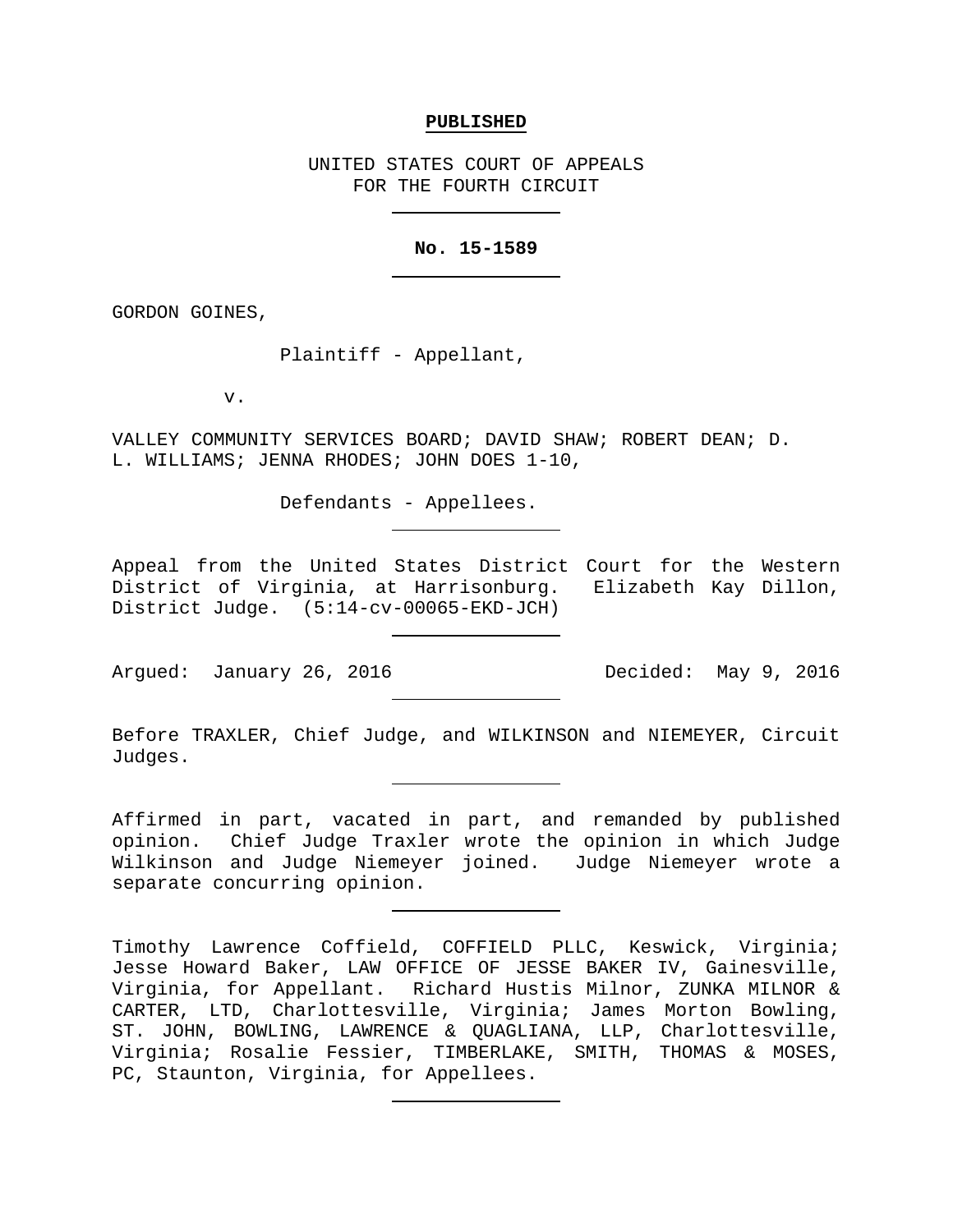## TRAXLER, Chief Judge:

Gordon Goines went to the police station to report the theft of his cable services and ended up involuntarily detained for six days for a mental-health evaluation. Goines thereafter brought this action under 42 U.S.C. § 1983, alleging that he was unlawfully seized without probable cause in violation of the Fourth and Fourteenth Amendments. Goines named as defendants the police officers who initially detained him, as well as the mental-health worker who evaluated him, and the mental-health worker's employer. The district court granted the defendants' motion to dismiss for failure to state a claim, see Fed. R. Civ. P. 12(b)(6), and dismissed the complaint in its entirety. We conclude that the claims against the mental-health evaluator and her employer were properly dismissed. As to the two officers who initially took Goines into custody, however, we find the allegations of Goines' complaint sufficient to survive the motion to dismiss. We therefore affirm the district court's order in part, vacate in part, and remand for further proceedings.

I.

In § 1983 actions, government officials are entitled to qualified immunity so long as they have not violated "clearly established statutory or constitutional rights of which a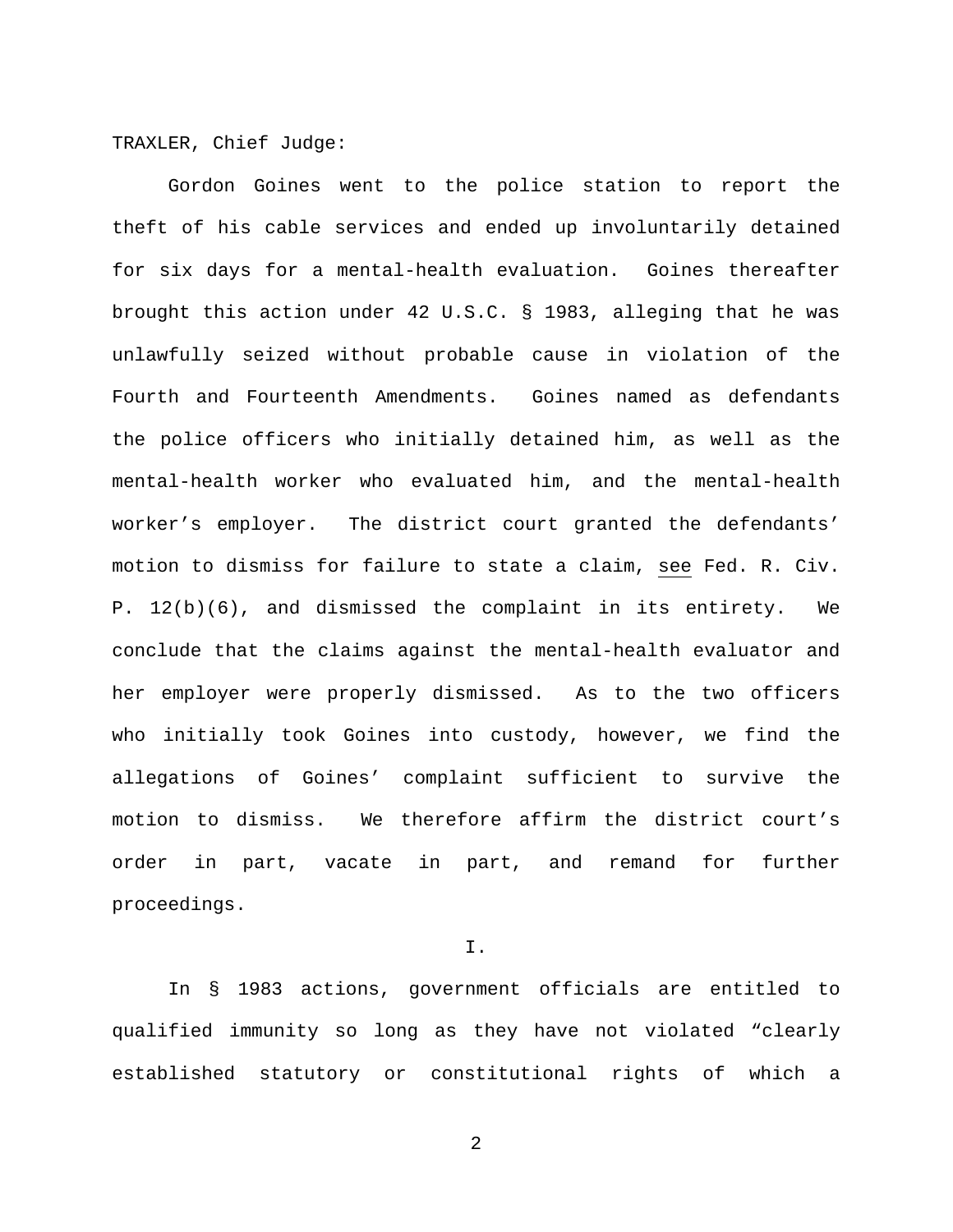reasonable person would have known." Harlow v. Fitzgerald, 457 U.S. 800, 818 (1982). The contours of the law relevant to this case are easily stated. "[T]he general right to be free from seizure unless probable cause exists is clearly established in the mental health seizure context. . . .  $[A]$ n officer must have probable cause to believe that the individual posed a danger to himself or others before involuntarily detaining the individual." Bailey v. Kennedy, 349 F.3d 731, 741 (4th Cir. 2003) (internal quotation marks and alterations omitted). We will consider the sufficiency of Goines' complaint in light of this standard.

## II.

According to the allegations of the complaint, Goines suffers from cerebellar ataxia, a neurological condition that causes him difficulties with his speech, balance, and certain fine motor functions. The disorder does not affect Goines' cognitive functioning, and he has no mental health issues.

In May 2014, Goines began experiencing problems with his cable television service -- the service would intermittently disconnect and the television would freeze and produce loud line noises while it was turned on. A technician with the cable provider visited Goines on May 15 and determined that an unknown neighbor had spliced into Goines' cable, causing the disconnections and line noises. The technician advised Goines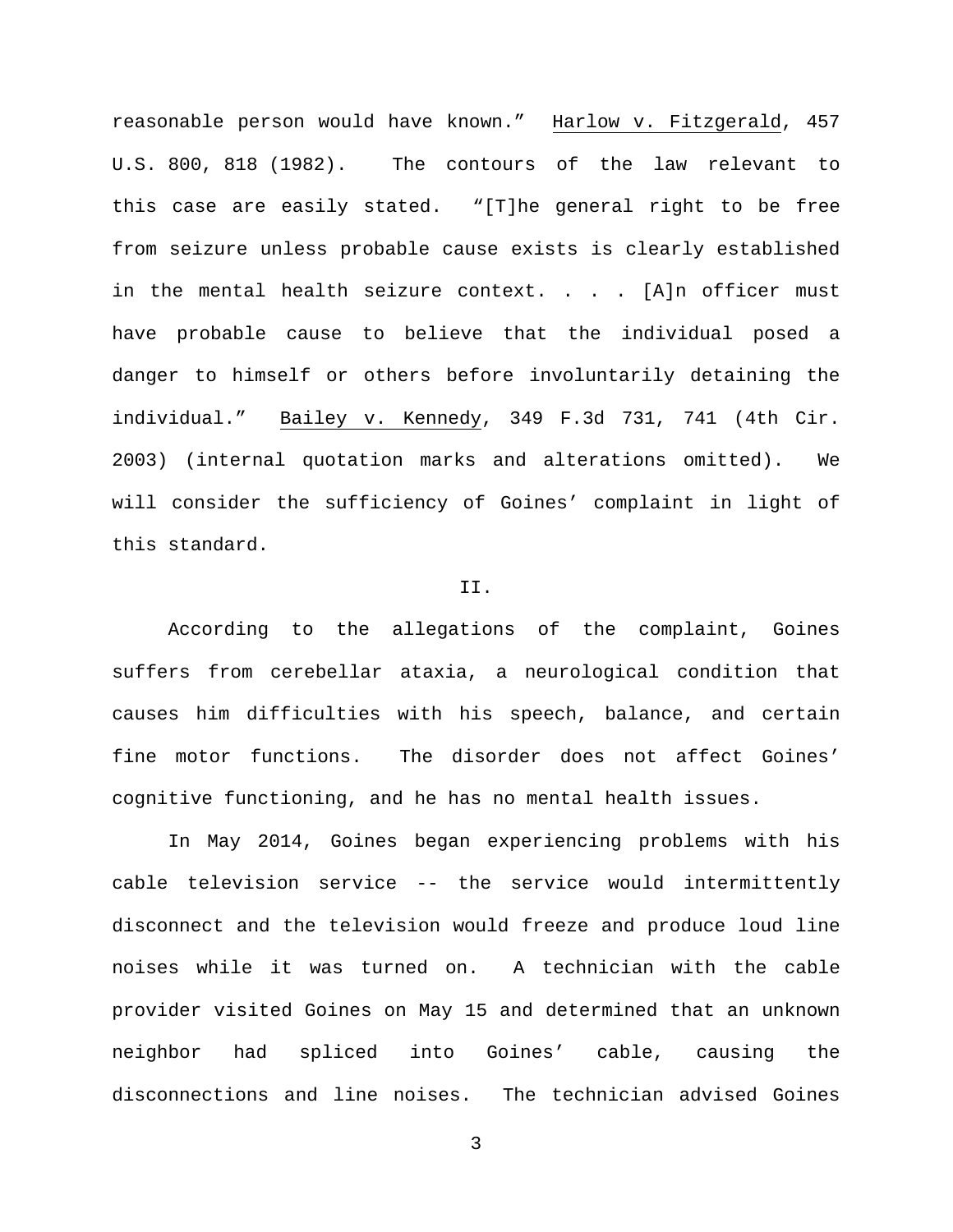to report the theft to the police. Goines thereafter walked across the street to the police station and reported the cable theft, telling the police that he did not want to confront the neighbor because he did not know how the neighbor would react and he did not want to get into a fight.

The officer to whom Goines first spoke turned him over to defendant officers David Shaw and Robert Dean (together, the "Officers"). Goines agreed to take the Officers back to his apartment so he could demonstrate the problem. Because the Officers did not turn on the television, however, they did not hear the noises. The Officers asked Goines if he had any mental health issues, which Goines denied, and asked whether "he 'wanted to talk to someone.'" J.A 12. Believing that he would be speaking to someone about the cable theft, Goines answered in the affirmative. The Officers then handcuffed Goines, walked him back to the police station, and placed him in the back of a patrol car. Goines told the Officers he wanted to go home and asked to be let out of the car, but Officer Dean told Goines "'that wasn't an option.'" J.A. 12. The Officers transported Goines, involuntarily, to the Augusta County Medical Center, where he was strip-searched and handcuffed to a table. While at the Medical Center, the Officers learned that Goines owned a registered handgun. Goines volunteered to give the gun to the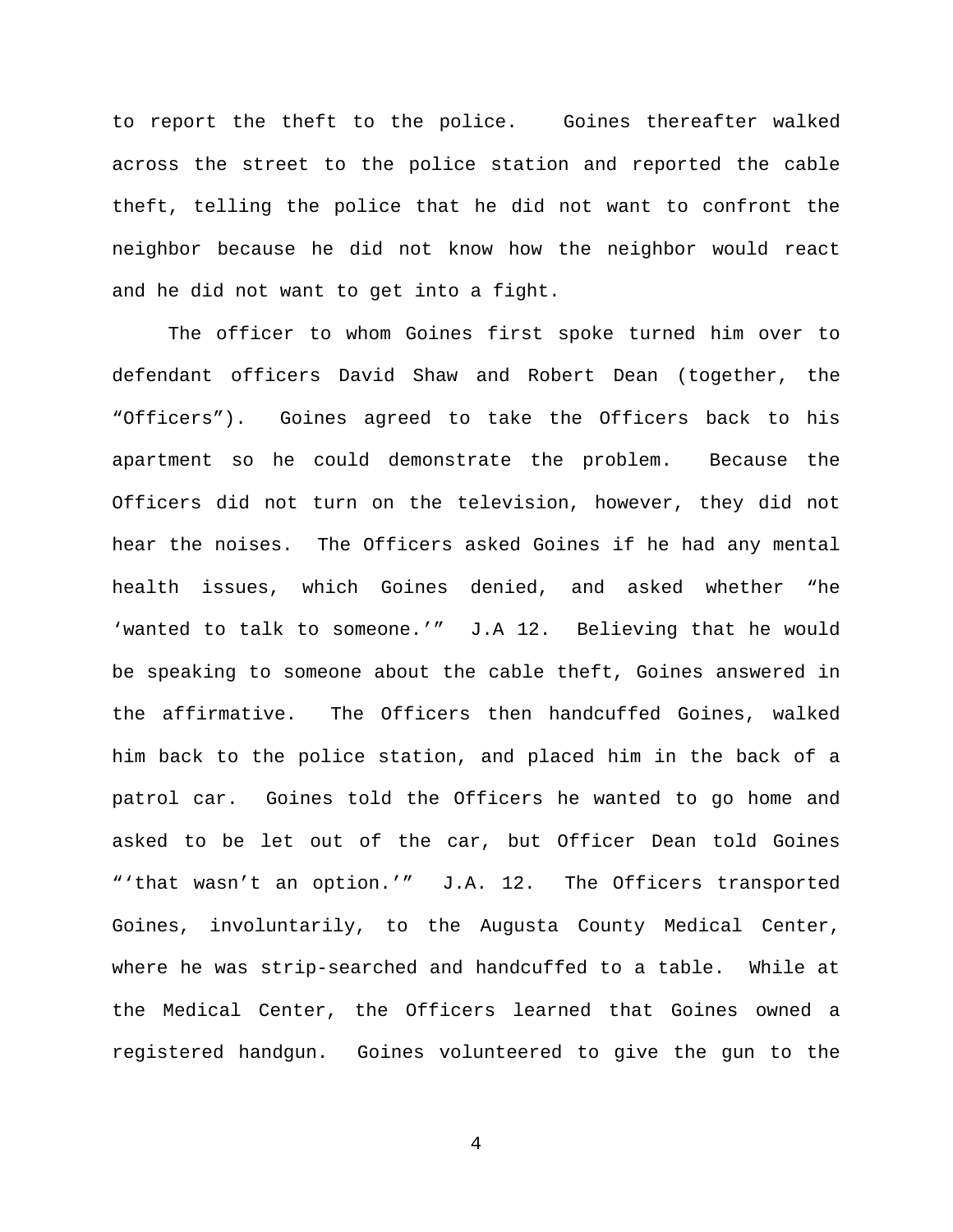Officers if "'there was a problem,'" J.A. 13, and Goines reiterated his desire to go home.

Goines was evaluated at the Medical Center by defendant Jenna Rhodes, an emergency services and intake clinician employed by defendant Valley Community Services Board. Goines attached as an exhibit to his complaint the "Preadmission Screening Report" completed by Rhodes. J.A. 22. In the Screening Report, Rhodes described her personal observations of Goines as well as information about Goines' statements and behavior that the Officers had provided her. Based on her observations and the Officers' information, Rhodes concluded that Goines suffered from a mental illness and that he posed a threat to the safety of his neighbors, and Rhodes filed a petition seeking to have Goines involuntarily detained. The magistrate judge granted the petition at 8:41 p.m. on May 15, 2014, and issued a temporary detention order. Goines thereafter was transported to Crossroads Mental Health Center, where he remained until he was released on May 20, 2014.

The facts set out above form the core of Goines' constitutional claims that the defendants violated the Fourth Amendment because they lacked probable cause to believe Goines had a mental illness and was a threat to himself or others. In addition to these facts, however, Goines' complaint contains several references to a report (the "Incident Report") that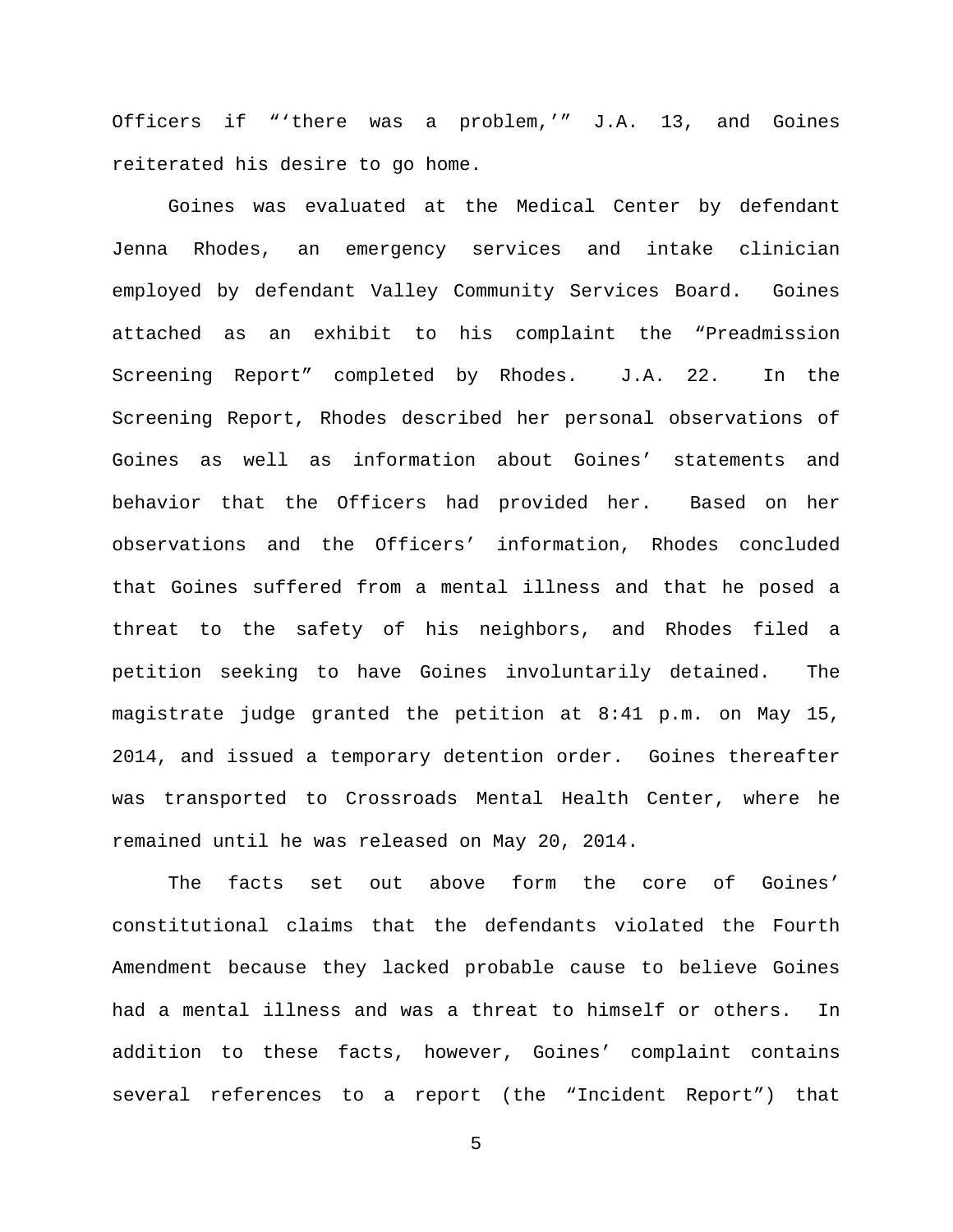Officer Shaw prepared sometime after the interaction with Goines.

Quoting from the Incident Report, the complaint states that the first police officer to whom Goines spoke told Officers Shaw and Dean that Goines "'seemed to have some mental health issues going on over an issue with a television.'" J.A. 11. The complaint also alleges that the Officers "ignored or did not take the time to understand" the nature of Goines' problem - that someone had spliced into his cable, which was causing line noises and other issues when the television was turned on. As an apparent indication of the Officers' failure to understand, the complaint then quotes Shaw's statement in the Incident Report that Goines told the Officers that "'there was a clicking noise in the wall because someone outside was controlling his T.V.'" J.A. 11. The complaint, again quoting from the Incident Report, states that even though Goines denied having any mental health issues, the Officers "[n]evertheless . . . concluded that Goines was 'having irrational issues and hearing things.'" J.A. 12.

Although Goines quoted the Incident Report in his complaint, he did not attach it as an exhibit or explicitly incorporate the entire report by reference. The defendants, however, attached a copy of the Incident Report to their motion to dismiss and referred to other parts of the Incident Report --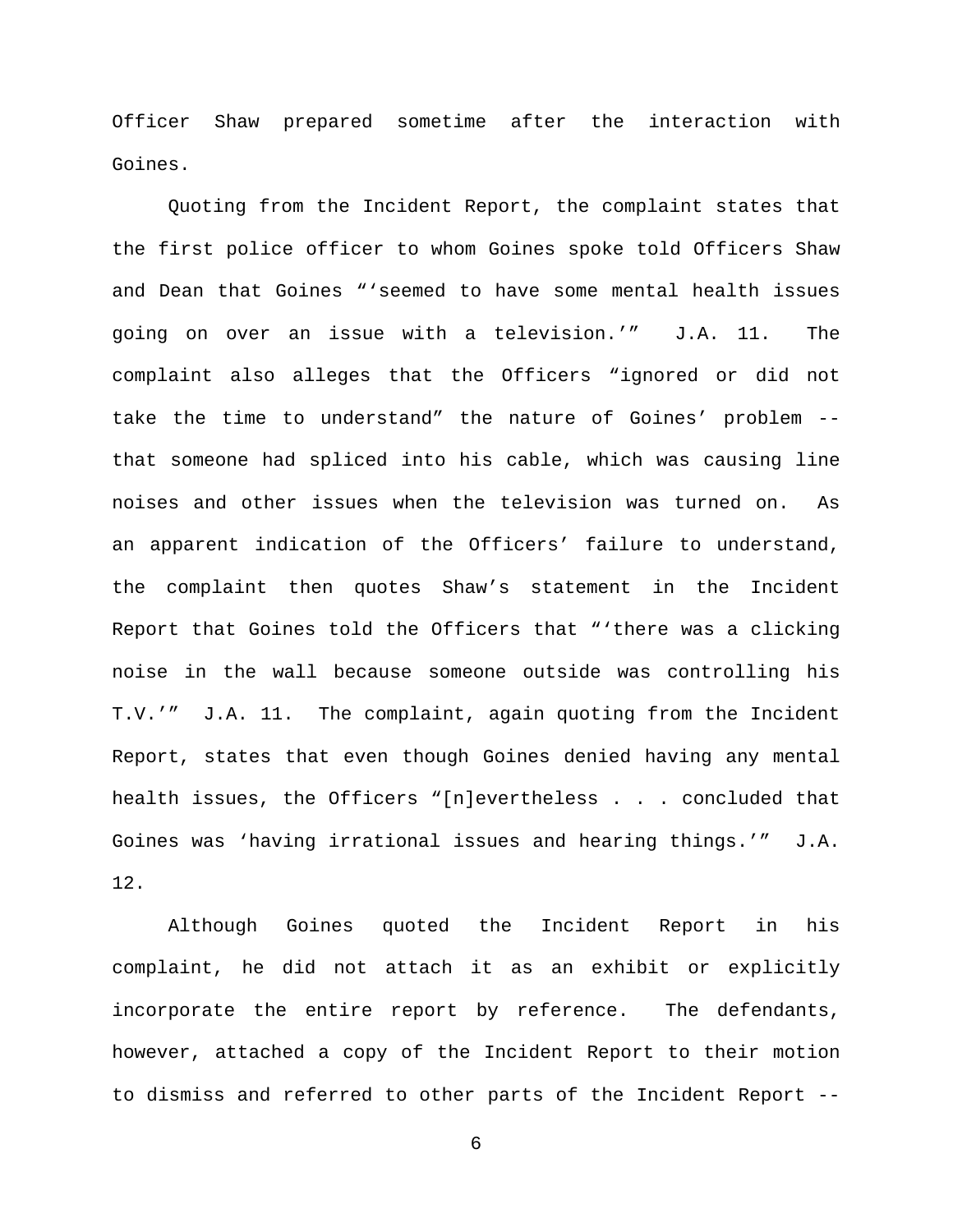i.e., parts not quoted by Goines -- when arguing that Goines failed to state a claim.

While a 12(b)(6) motion focuses on the allegations of the complaint, it is well established that a document attached to a motion to dismiss may be considered when evaluating a motion to dismiss if the document was "integral to the complaint and authentic." Sec'y of State For Defence v. Trimble Nav. Ltd., 484 F.3d 700, 705 (4th Cir. 2007). The district court therefore treated the Incident Report as if it had been attached to the complaint and considered the contents of the Incident Report. Recognizing the general rule that the exhibit prevails in the event of a conflict between an attached exhibit and the allegations of a complaint, see S. Walk at Broadlands Homeowner's Ass'n v. OpenBand at Broadlands, LLC, 713 F.3d 175, 182 (4th Cir. 2013), the district court believed that because the Incident Report was prepared by the Officers and reflected their version of the relevant events, an exception to the exhibit-prevails rule was required. Accordingly, when considering the sufficiency of Goines' complaint, the district court treated the contents of the Incident Report as true, except where "the complaint expressly conflicts with, or contradicts any factual allegations in the . . . Incident Report." J.A. 187-88 (emphasis added).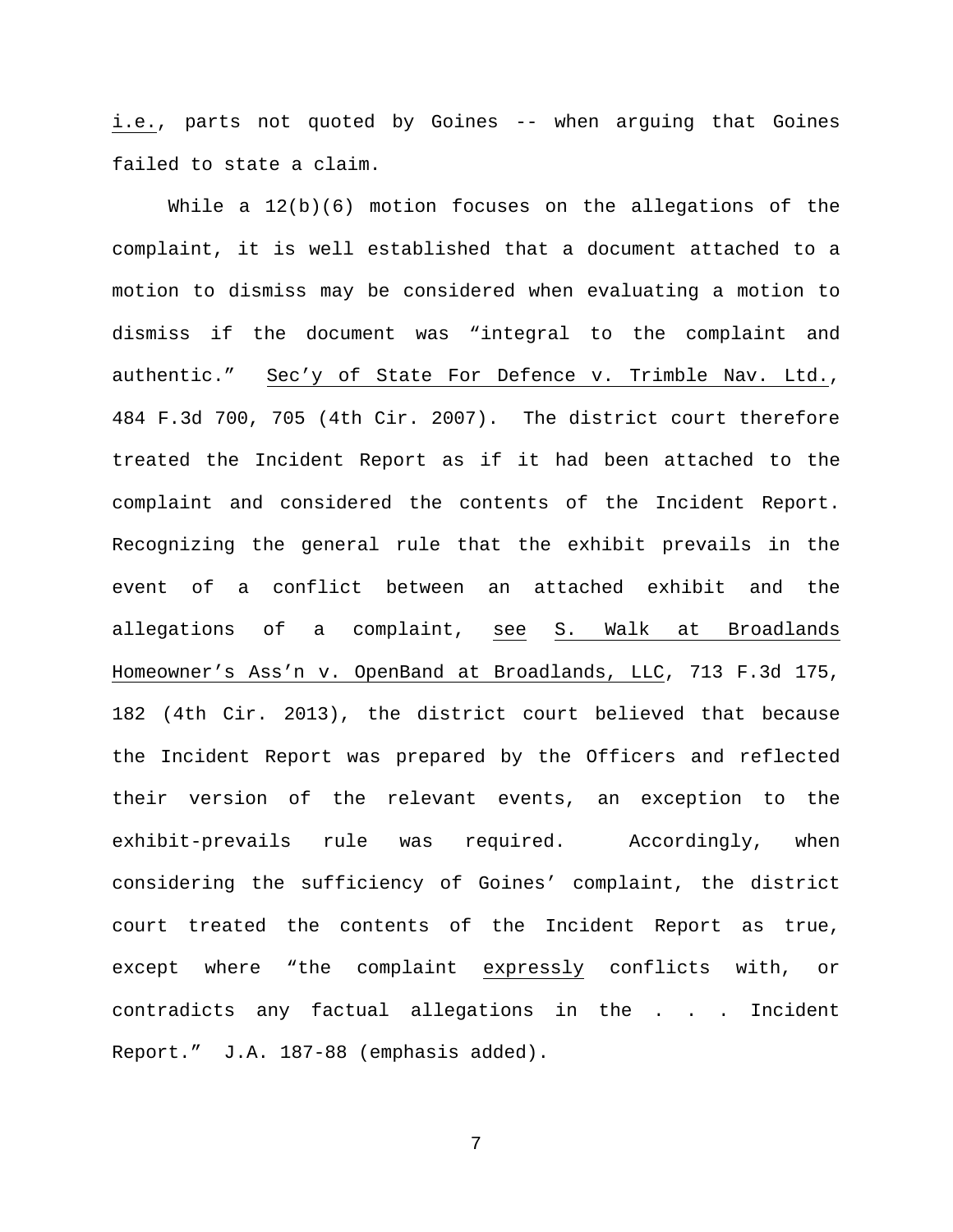As to the constitutional claims against the Officers, the district court determined that the facts reflected in the complaint and Incident Report established that the Officers were entitled to qualified immunity. In the district court's view, "it was objectively reasonable for the officers to conclude that there was probable cause to believe Goines was suffering from a mental illness," and it was likewise objectively reasonable to believe "that there was probable cause to believe Goines posed a threat to others." J.A. 200. Central to the court's analysis were certain "facts" appearing in the Incident Report but not in the Complaint: (1) that Goines told the Officers while they were in his apartment that he was then hearing noises that the Officers could not hear and repeatedly said that "someone outside [was] controlling" his television, J.A. 39, which made it objectively reasonable for the Officers to conclude that Goines had a mental illness; and (2) that Goines, in response to a series of questions from the Officers, stated that he would "hurt" his neighbors "by punching them," J.A. 39, which made it objectively reasonable for the Officers to conclude that Goines was a threat to others. The court therefore dismissed the claims against the Officers.

The court likewise dismissed the constitutional claims against Rhodes and her employer. As previously noted, Goines attached the Screening Report prepared by Rhodes to his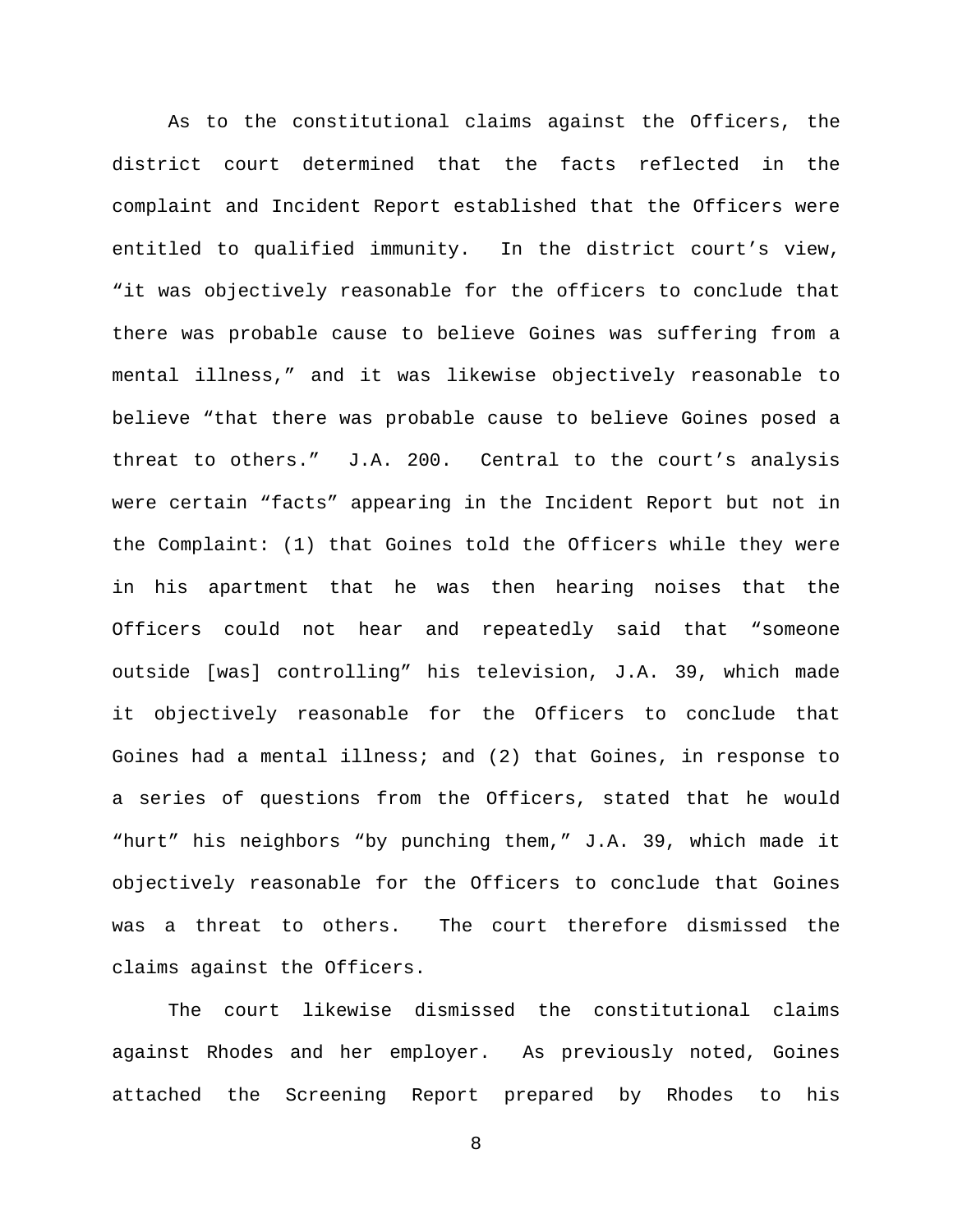complaint. The district court took the same approach with the Screening Report as it did with the Incident Report -- unless the complaint explicitly contradicted the Screening Report, the court accepted the contents of the Screening Report as true. The district court concluded that, in light of the information set out in the Screening Report, Rhodes had probable cause to believe that Goines had a mental illness and was a danger to others. Accordingly, the court dismissed the claims against Rhodes and her employer.

This appeal followed.

#### III.

We begin with Goines' claims against the Officers. Goines argues that the district court erred in treating the allegations of the Incident Report as true and that the allegations in his complaint establish that the Officers lacked probable cause to believe that he was mentally ill or that he posed a danger to himself or others. As noted above, the district court relied on the Incident Report to dismiss the claim against the Officers. The question, then, is whether the court's reliance on that document was proper.

#### A.

"A motion to dismiss tests the sufficiency of a complaint," Occupy Columbia v. Haley, 738 F.3d 107, 116 (4th Cir. 2013), and our evaluation is thus generally limited to a review of the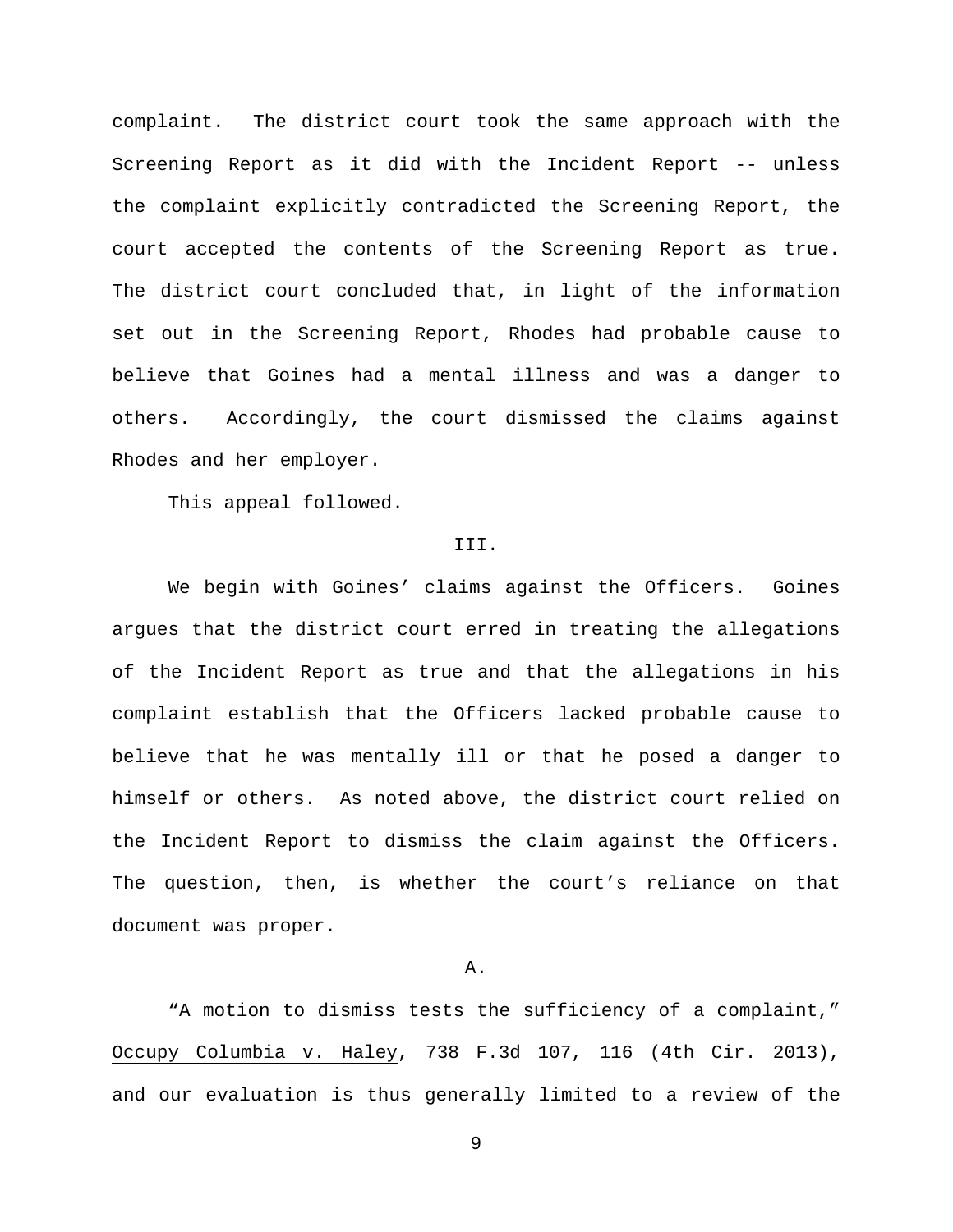allegations of the complaint itself. However, we also consider documents that are explicitly incorporated into the complaint by reference, Tellabs, Inc. v. Makor Issues & Rights, Ltd., 551 U.S. 308, 322 (2007), and those attached to the complaint as exhibits, see Fed. R. Civ. P. 10(c). And, as mentioned above, we may consider a document submitted by the movant that was not attached to or expressly incorporated in a complaint, so long as the document was integral to the complaint and there is no dispute about the document's authenticity. See Trimble, 484 F.3d at 705; Am. Chiropractic Ass'n v. Trigon Healthcare, Inc., 367 F.3d 212, 234 (4th Cir. 2004); Phillips v. LCI Int'l, Inc., 190 F.3d 609, 618 (4th Cir. 1999).

Whether the court properly considered the Incident Report, which was quoted in but not attached to the complaint, is not entirely clear. Although the complaint included a few quotes from and references to the Incident Report, Goines' claims do not turn on, nor are they otherwise based on, statements contained in the Incident Report. See Sira v. Morton, 380 F.3d 57, 67 (2d Cir. 2004) ("Limited quotation from or reference to documents that may constitute relevant evidence in a case is not enough to incorporate those documents, wholesale, into the complaint."). Under these circumstances, the Incident Report arguably is not integral to the complaint and therefore should not have been considered by the district court. See Chambers v.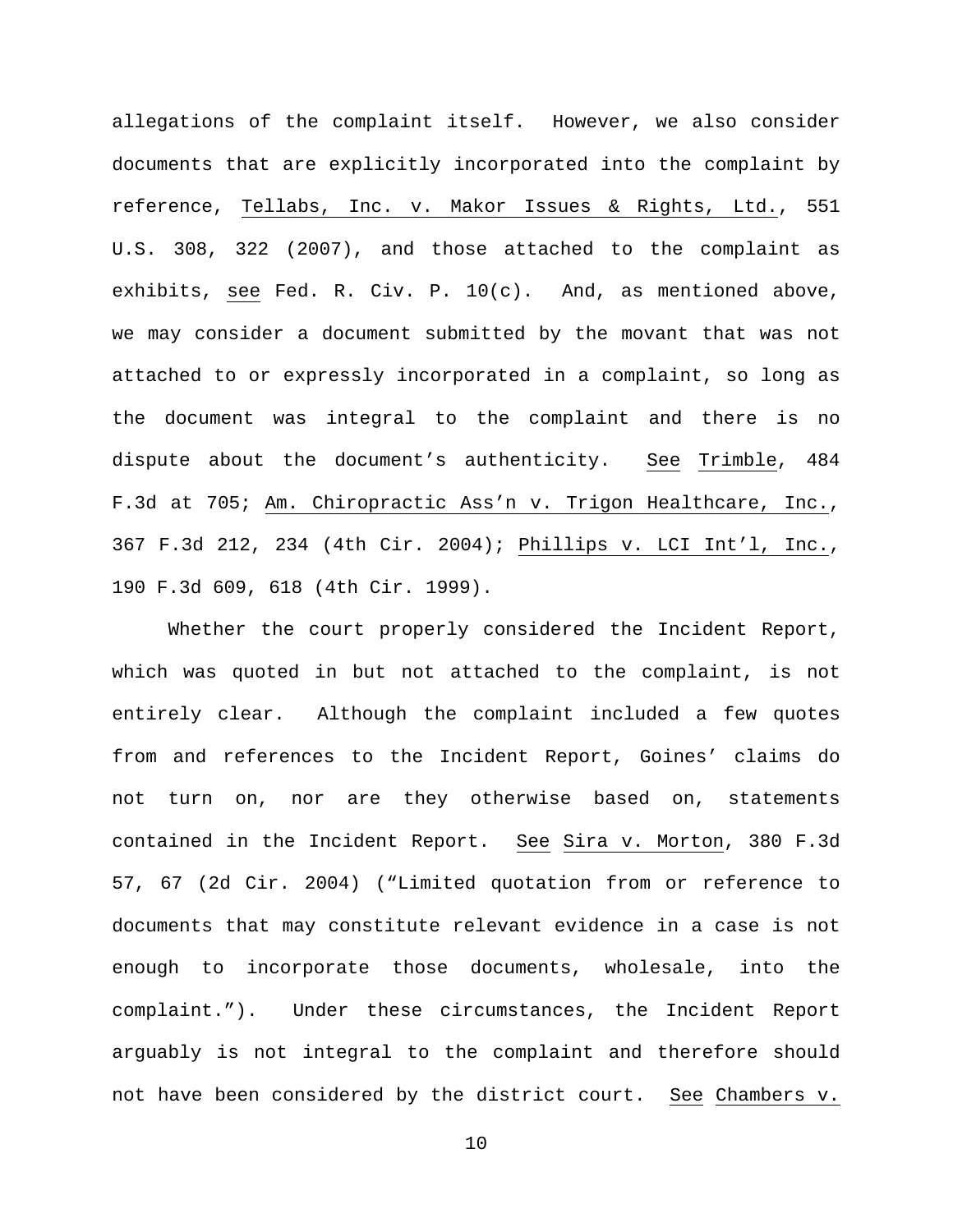Time Warner, Inc., 282 F.3d 147, 153 (2d Cir. 2002) (explaining that a document is "integral to the complaint" "where the complaint relies heavily upon its terms and effect" (internal quotation marks omitted)); Smith v. Hogan, 794 F.3d 249, 255 (2d Cir. 2015) (document with "no independent legal significance to [plaintiff's] claim" was not integral to complaint).

Nonetheless, because Goines does not argue otherwise, we will assume without deciding that the Incident Report was integral to the complaint. And because there is no question about the authenticity of the Incident Report, we will therefore assume that the district court properly treated the Incident Report as if it had been attached to the complaint. The more difficult question is whether the district court properly treated the factual contents of the Incident Report as true.

As previously noted, the district court's approach to this question began with its recognition of the exhibit-prevails rule, which provides that "in the event of conflict between the bare allegations of the complaint and any exhibit attached . . . , the exhibit prevails." Fayetteville Inv'rs v. Commercial Builders, Inc., 936 F.2d 1462, 1465 (4th Cir. 1991)); accord S. Walk, 713 F.3d at 182. Under the rule, if a plaintiff "attaches documents and relies upon the documents to form the basis for a claim or part of a claim, dismissal is appropriate if the document negates the claim." Thompson v. Illinois Dep't of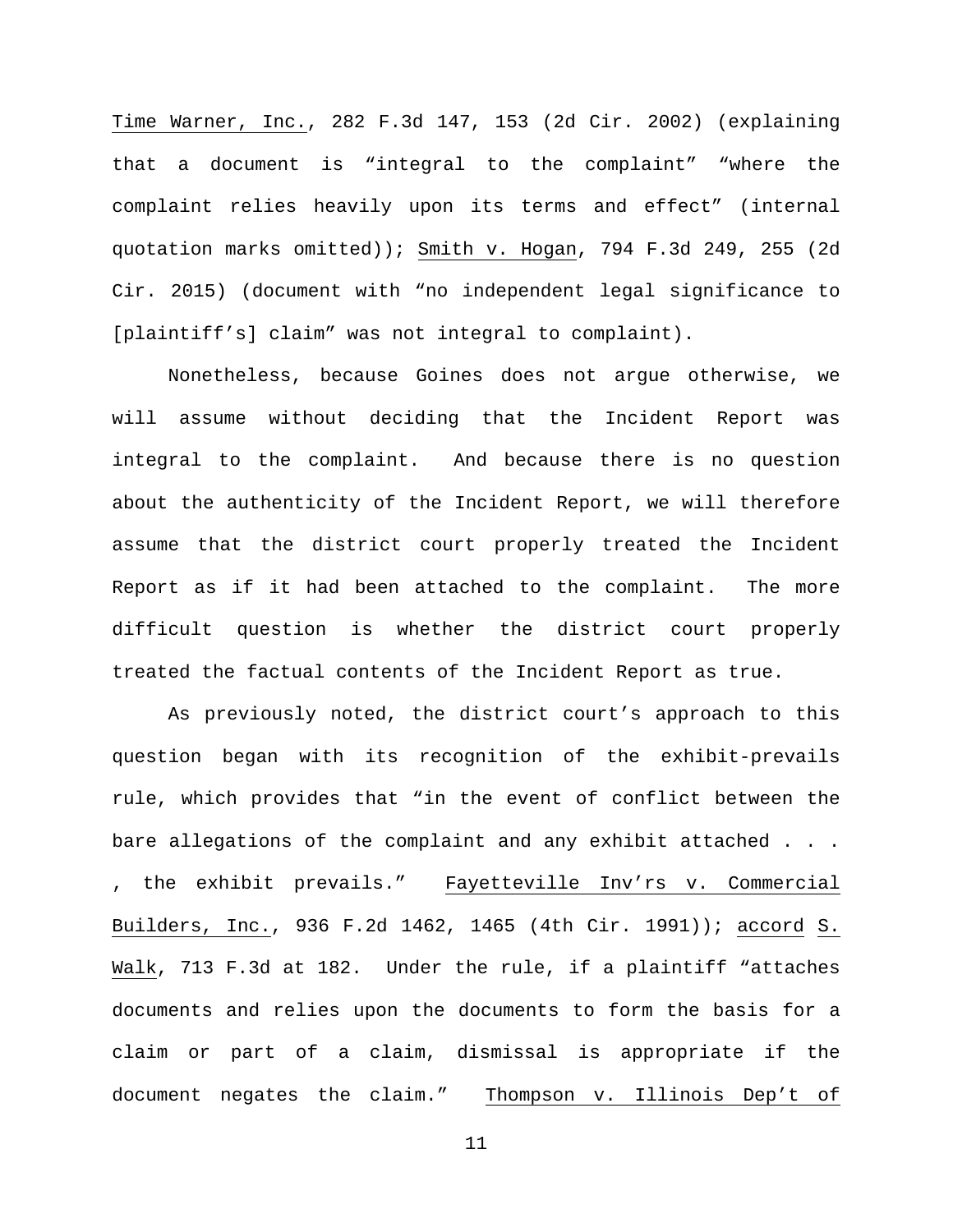Prof'l Regulation, 300 F.3d 750, 754 (7th Cir. 2002). Accordingly, if a breach-of-contract plaintiff alleges a failure to perform an act required by the contract, the contract's description of the defendant's duties will prevail over the plaintiff's contrary characterization. See E. Shore Markets, Inc. v. J.D. Assocs. Ltd. P'ship, 213 F.3d 175, 181 (4th Cir. 2000) (district court properly dismissed breach-of-lease claim where terms of attached lease established that landlord had the contractual right to take action challenged by the plaintiff); cf. S. Walk, 713 F.3d at 182 (looking to terms of attached contract to conclude that plaintiff seeking to invalidate portions of the contract lacked standing). Similarly, if a securities-fraud plaintiff alleges that the defendant's prospectus failed to disclose a material risk, the claim will be dismissed if the prospectus shows the disclosure was in fact made. See Cozzarelli v. Inspire Pharm. Inc., 549 F.3d 618, 625 (4th Cir. 2008) (where securities-fraud complaint quoted from investment analysts' reports to support claim that defendant intentionally misled the public, district court properly reviewed reports in their entirety when dismissing the complaint).

Animating the exhibit-prevails rule is the presumption that the plaintiff, by basing his claim on the attached document, has adopted as true the contents of that document. Plaintiffs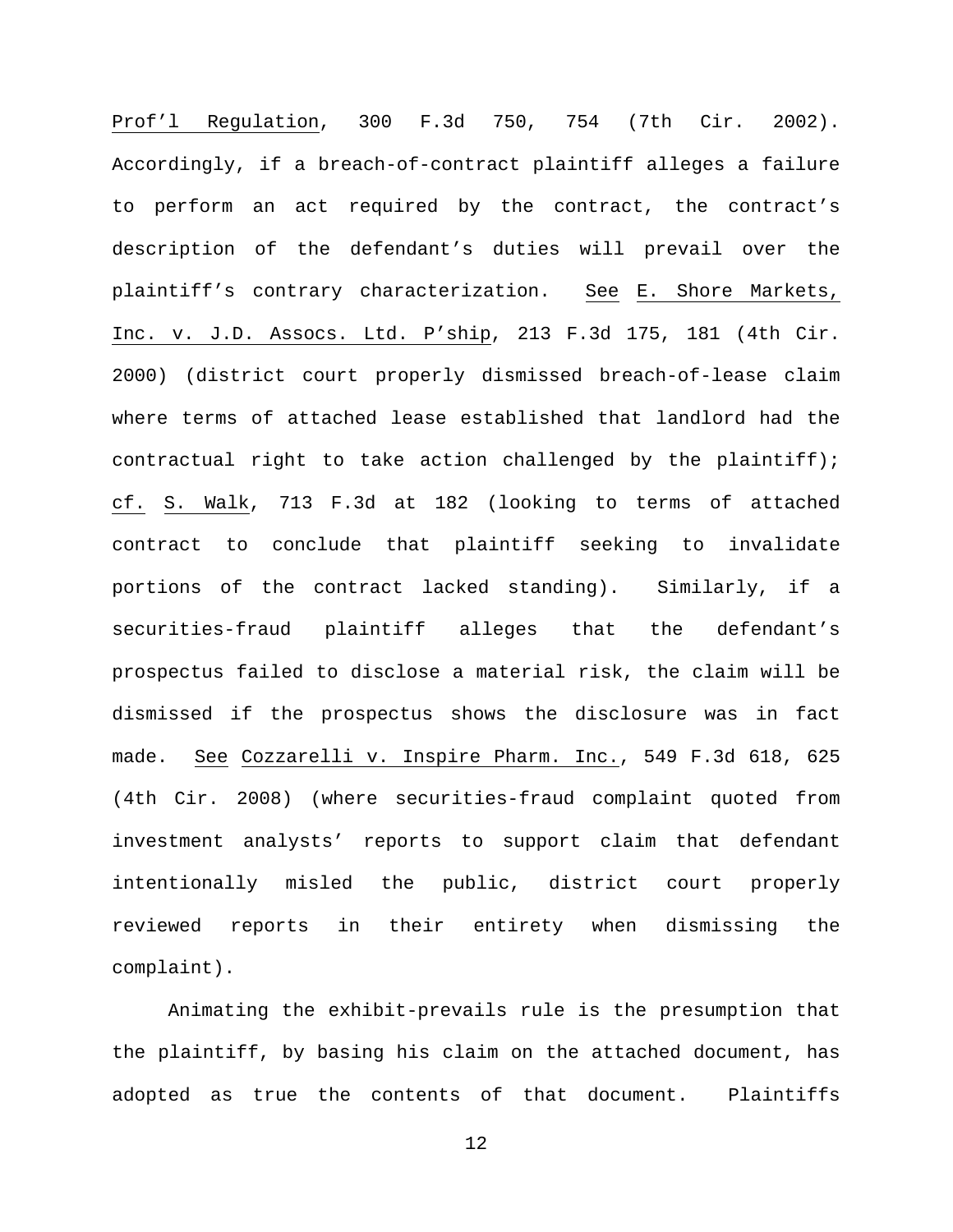attach exhibits to their complaints for all sorts of reasons, however, see EEOC v. Concentra Health Servs., Inc., 496 F.3d 773, 778 (7th Cir. 2007), and it is not always appropriate to conclude that the plaintiff has adopted the contents of an attached document, see N. Ind. Gun & Outdoor Shows, Inc. v. City of S. Bend, 163 F.3d 449, 455 (7th Cir. 1998) (explaining that "Rule 10(c) does not require a plaintiff to adopt every word within the exhibits as true for purposes of pleading simply because the documents were attached to the complaint to support an alleged fact"). Indeed, if attached documents were always treated as if their contents were adopted by the plaintiff, a libel plaintiff would plead himself out of court simply by attaching the libelous writing to his complaint. See Gant v. Wallingford Bd. of Educ., 69 F.3d 669, 674 (2d Cir. 1995) ("[A] libel plaintiff may attach the writing alleged in the complaint to be libelous without risk that the court will deem true all libels in it."). Accordingly, before treating the contents of an attached or incorporated document as true, the district court should consider the nature of the document and why the plaintiff attached it. Cf. N. Ind. Gun & Outdoor, 163 F.3d at 455 (before treating contents of attached document as true, courts should "consider why a plaintiff attached the document[], who authored the document[], and the reliability of the document[]").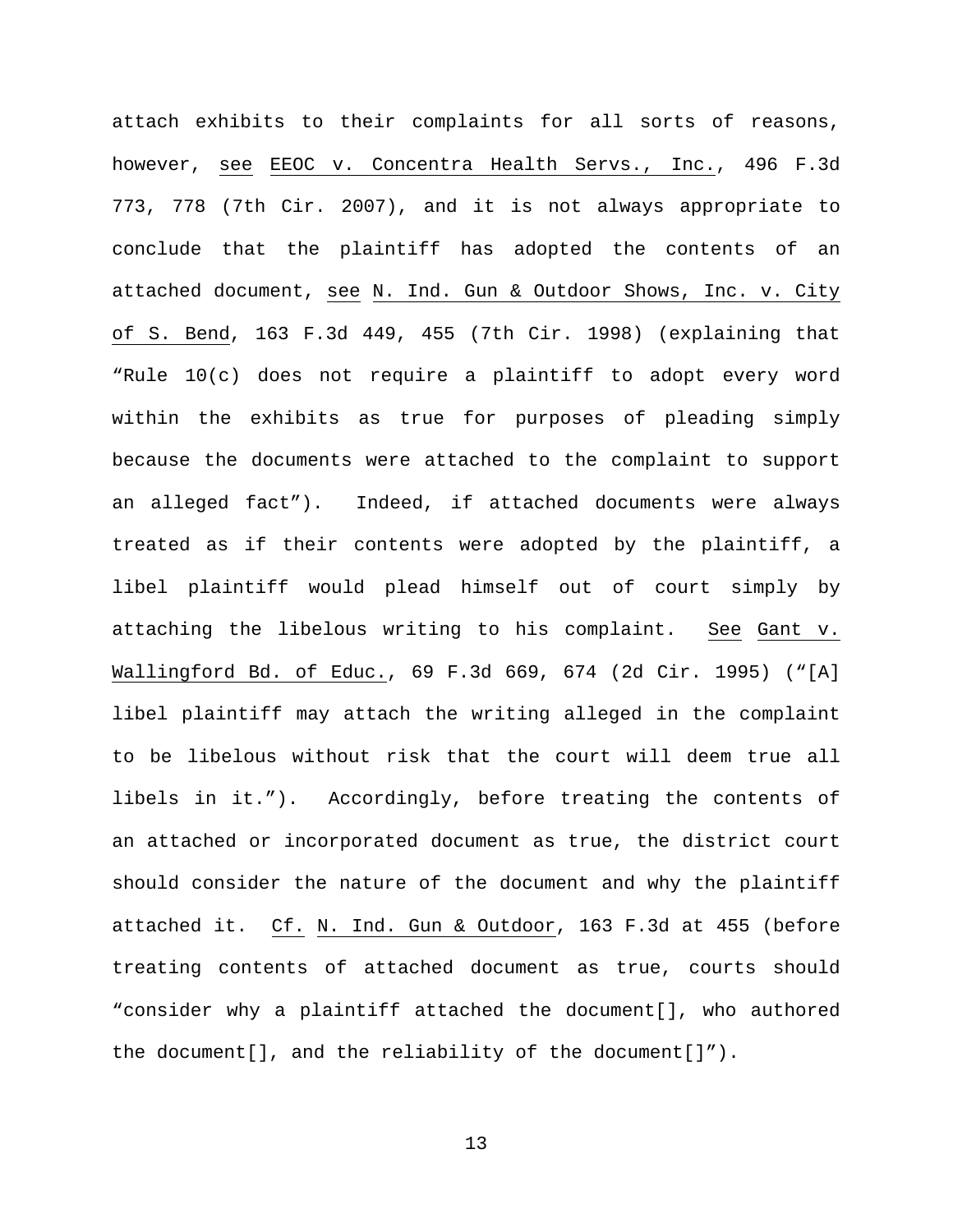When the plaintiff attaches or incorporates a document upon which his claim is based, or when the complaint otherwise shows that the plaintiff has adopted the contents of the document, crediting the document over conflicting allegations in the complaint is proper. See, e.g., Am. Chiropractic, 367 F.3d at 233-35 (dismissing civil RICO claim despite complaint's allegation of justifiable reliance where terms of document upon which claim was based established that any reliance would not have been justified). But in cases where the plaintiff attaches or incorporates a document for purposes other than the truthfulness of the document, it is inappropriate to treat the contents of that document as true. For example, if a prisoner attaches an unfavorable decision from a prison tribunal to show that he has exhausted his administrative remedies, he does not thereby adopt the factual findings of that unfavorable decision. See Carroll v. Yates, 362 F.3d 984, 986 (7th Cir. 2004) (rejecting as "fantastic" the argument that "all facts contained in any attachments to a complaint are automatically deemed facts alleged as part of the complaint" (internal quotation marks and alterations omitted)). Similarly, if a plaintiff attaches or references a report prepared by a third-party to show how he learned of certain facts alleged in his complaint, he does not automatically adopt all of the factual conclusions contained in the report. See Banneker Ventures, LLC v. Graham, 798 F.3d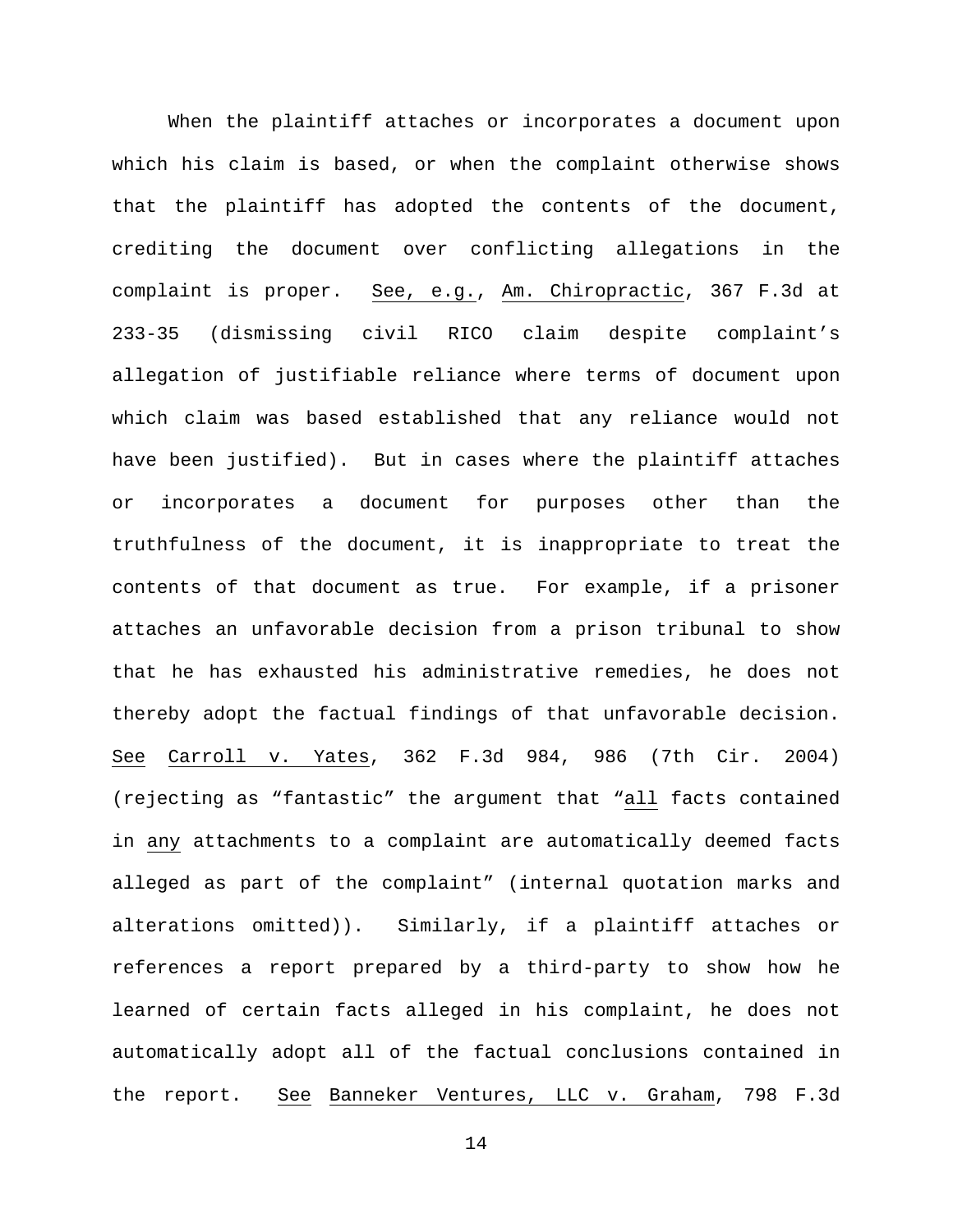1119, 1134 (D.C. Cir. 2015) ("Banneker referred to some of the report's recitations to show how it learned some facts in the complaint, but it did not purport to and was not required to adopt the factual contents of the report wholesale.").

The purpose for which the document is offered is particularly important where the document is one prepared by or for the defendant. Such unilateral documents may reflect the defendant's version of contested events or contain self-serving, exculpatory statements that are unlikely to have been adopted by the plaintiff. Treating the contents of such a document as true simply because it was attached to or relied upon in the complaint, even though the plaintiff relied on it for purposes other than truthfulness, would be "contrary to the concept of notice pleading" and "would enable parties to hide behind untested, self-serving assertions." N. Ind. Gun & Outdoor, 163 F.3d at 456.

## B.

In this case, we think it clear that Goines did not adopt the Incident Report as true simply by relying on the Report for some of the facts alleged in his complaint. As previously noted, Goines does not base his claims on the Incident Report - that is, no portion of any of his claims is dependent upon the truth of any statements contained in the Incident Report. Instead, Goines' complaint tells the story of police who assumed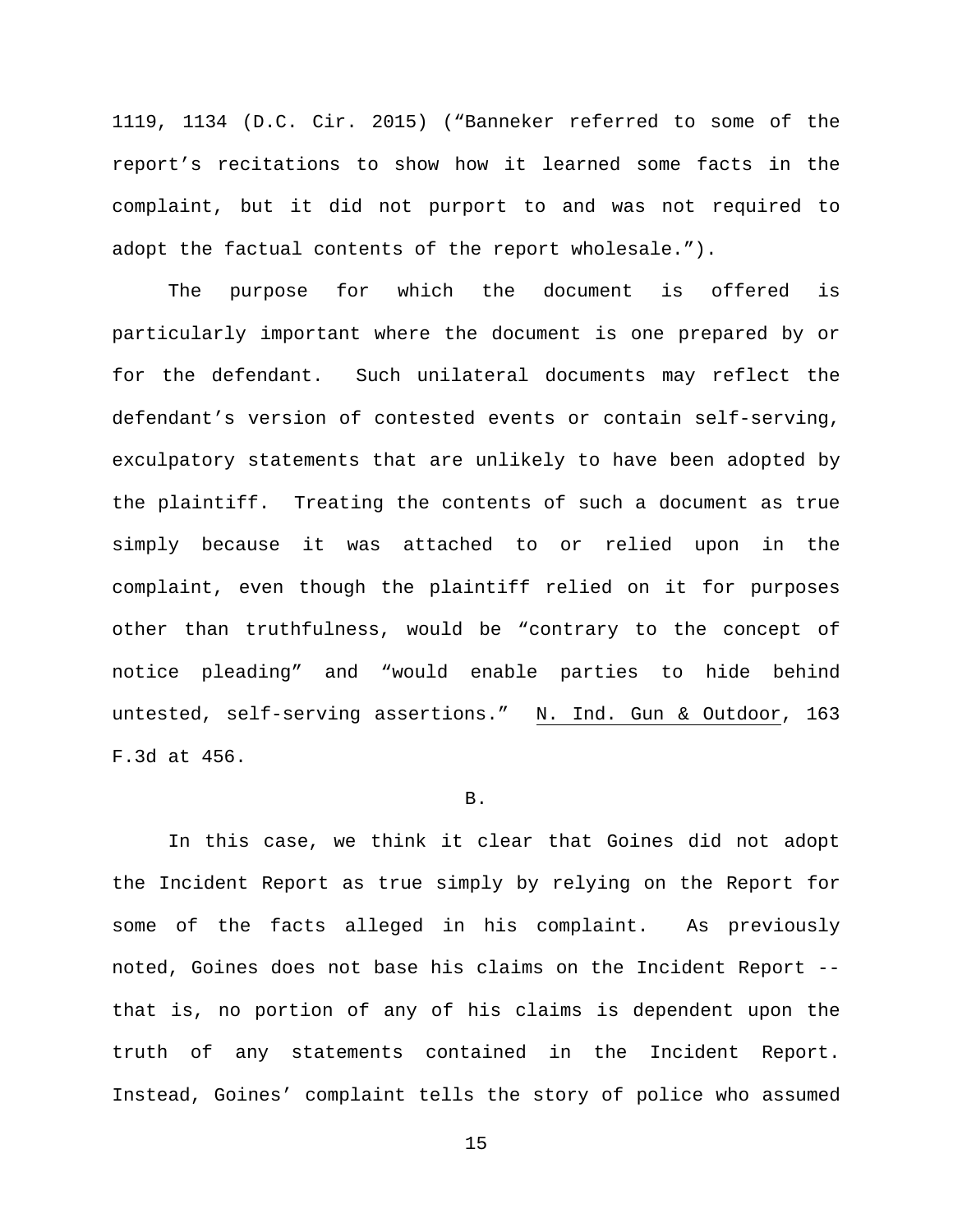from Goines' physical difficulties that he was mentally ill and never actually listened to what Goines was telling them, and Goines referred to portions of the Incident Report to support that theory of the case. Thus, Goines alleged that he is not mentally ill, but then quoted from the Incident Report that the first police officer to whom Goines spoke told the Officers that Goines "'seemed to have some mental health issues.'" J.A. 11. Goines alleged that the line noises and other problems with his television service occurred when the television was turned on and that the Officers did not hear the line noises because they never turned on the television. See Complaint, J.A. 10-12, ¶¶ 18-19, 27. Goines juxtaposed these clear allegations against the statement in the Incident Report that Goines told the Officers that "'there was a clicking noise in the wall because someone outside was controlling his T.V.,'" J.A. 11, which Goines contended showed that the Officers "ignored or did not take the time to understand Goines' complaint," id. Likewise, Goines alleged that he told the Officers that he did not have any "mental health issues," but that the Officers "[n]evertheless" determined that Goines was "'having irrational issues and hearing things.'" J.A. 12. Thus, when the complaint is read in the light most favorable to Goines and in light of his theory of the case, it is apparent that Goines' purpose in quoting from the Incident Report was not to assert the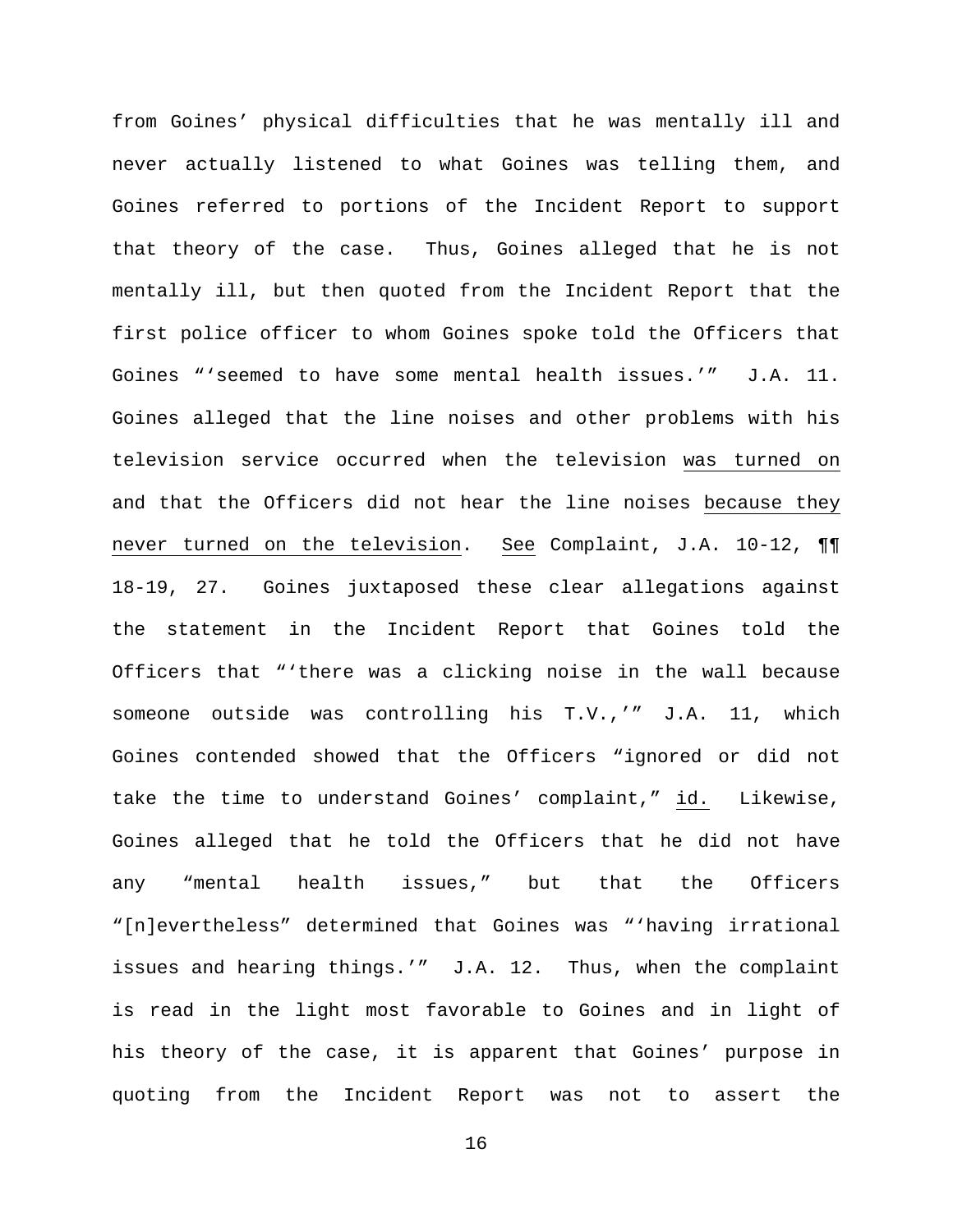truthfulness of the statements contained in the Report, but instead to illustrate the mistakes he believed were made by the Officers.

Because Goines did not rely on the Incident Report for its truthfulness, the district court erred by treating as true the factual statements contained in the Incident Report. The district court instead should have treated the Report as what it was -- a document prepared by Officer Shaw representing the Officers' view of events, not a document representing the true facts. See Jones v. City of Cincinnati, 521 F.3d 555, 561 (6th Cir. 2008) (in case where plaintiff attached to his complaint transcripts of investigatory interviews with defendant police officers, declining to "assume everything the officers said in those interviews is true"). The court likewise should have treated Goines' allegations regarding the Incident Report as what they were -- allegations that the Officers made the quoted statements, not allegations that the statements themselves were true. See id. ("[W]e treat the exhibit as an allegation that the officers made the statements in the transcript and we treat that allegation as true. . . . We do not accept as true, however, that [the officers' statements are] accurate or true."); N. Ind. Gun & Outdoor, 163 F.3d at 455 ("The letters that [the plaintiff] attached to its complaint demonstrate that [the defendant] stated it adopted the policy for safety reasons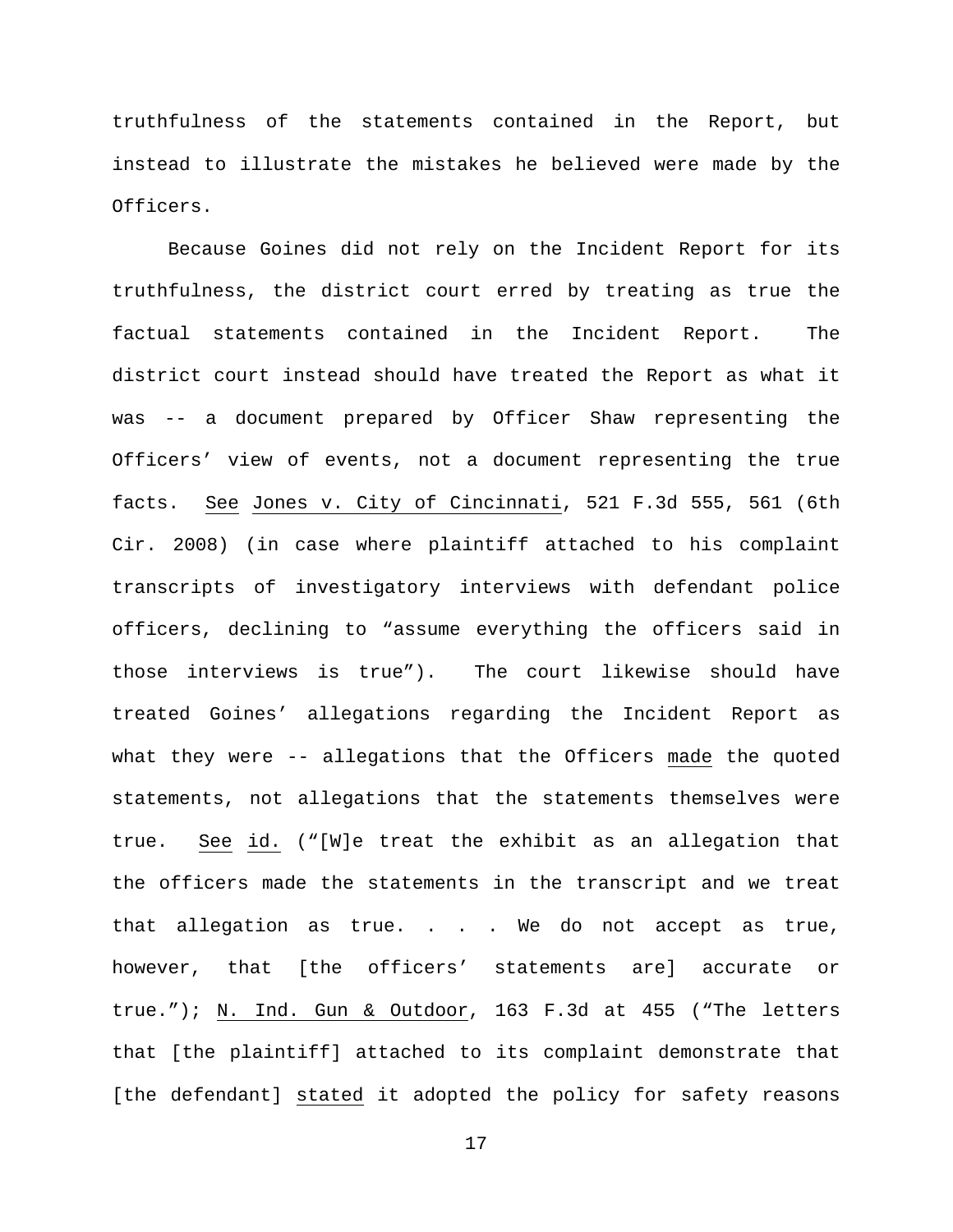during a public meeting that had been publicized and during which individuals opposed to the policy had the opportunity to voice their concerns. [Attaching the letters to the complaint] does not, however, establish the truth of these unilateral statements." (emphasis added)).

# C.

When the statements in the Incident Report are treated not as true, but as assertions made by the Officers, we have little difficulty in concluding that Goines' claims against the Officers should not have been dismissed.

To withstand a motion to dismiss, a § 1983 plaintiff must allege facts that, "if true, show a violation of clearly established constitutional rights." Cloaninger ex rel. Estate of Cloaninger v. McDevitt, 555 F.3d 324, 331 (4th Cir. 2009). "[T]he general right to be free from seizure unless probable cause exists is clearly established in the mental health seizure context." Bailey, 349 F.3d at 741 (internal quotation marks and alterations omitted). "[P]robable cause to seize a person for a psychological evaluation [exists] when the facts and circumstances within their knowledge and of which they had reasonably trustworthy information were sufficient to warrant a prudent man to believe that the person poses a danger to himself or others." Cloaninger, 555 F.3d at 334 (internal quotation marks omitted).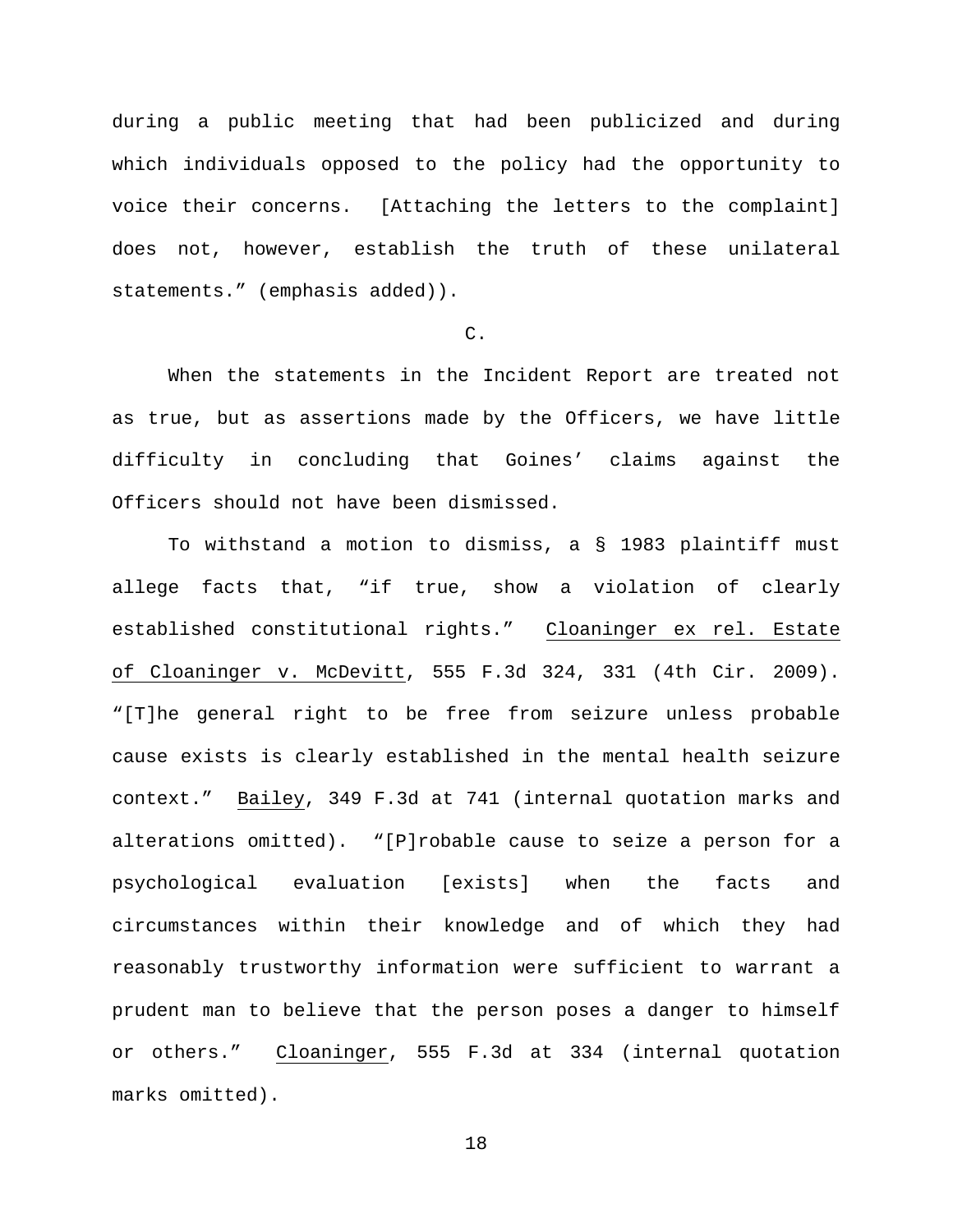Goines alleged that he has no mental illness, and the facts he described in the complaint -– noises in the television line and signal disruption caused by a neighbor splicing into Goines' cable line and a desire not to fight with the thieving neighbor -- provided no basis for the Officers to have reasonably concluded otherwise. While the Incident Report indicates that Goines told the Officers that he was hearing noises in the apartment that they could not hear, that assertion cannot be treated as true, and there are no facts alleged in the complaint that would permit the inference that Goines heard noises in the apartment. Indeed, given Goines' allegations that the noise occurred when the television was turned on and that the officers never turned on the television, the only permissible inference that can be drawn from the complaint is that Goines did not hear noises because the television was never turned on. See, e.g., United States ex rel. Oberg v. Pa. Higher Educ. Assistance Agency, 745 F.3d 131, 136 (4th Cir. 2014) (explaining that when reviewing a 12(b)(6) motion to dismiss, "we construe facts in the light most favorable to the plaintiff and draw all reasonable inferences in his favor" (citation, alteration, and internal quotation marks omitted)).

The facts as alleged in the complaint likewise provided no reasonable basis for the Officers to have concluded that Goines was a danger to himself or others. Goines alleged that he went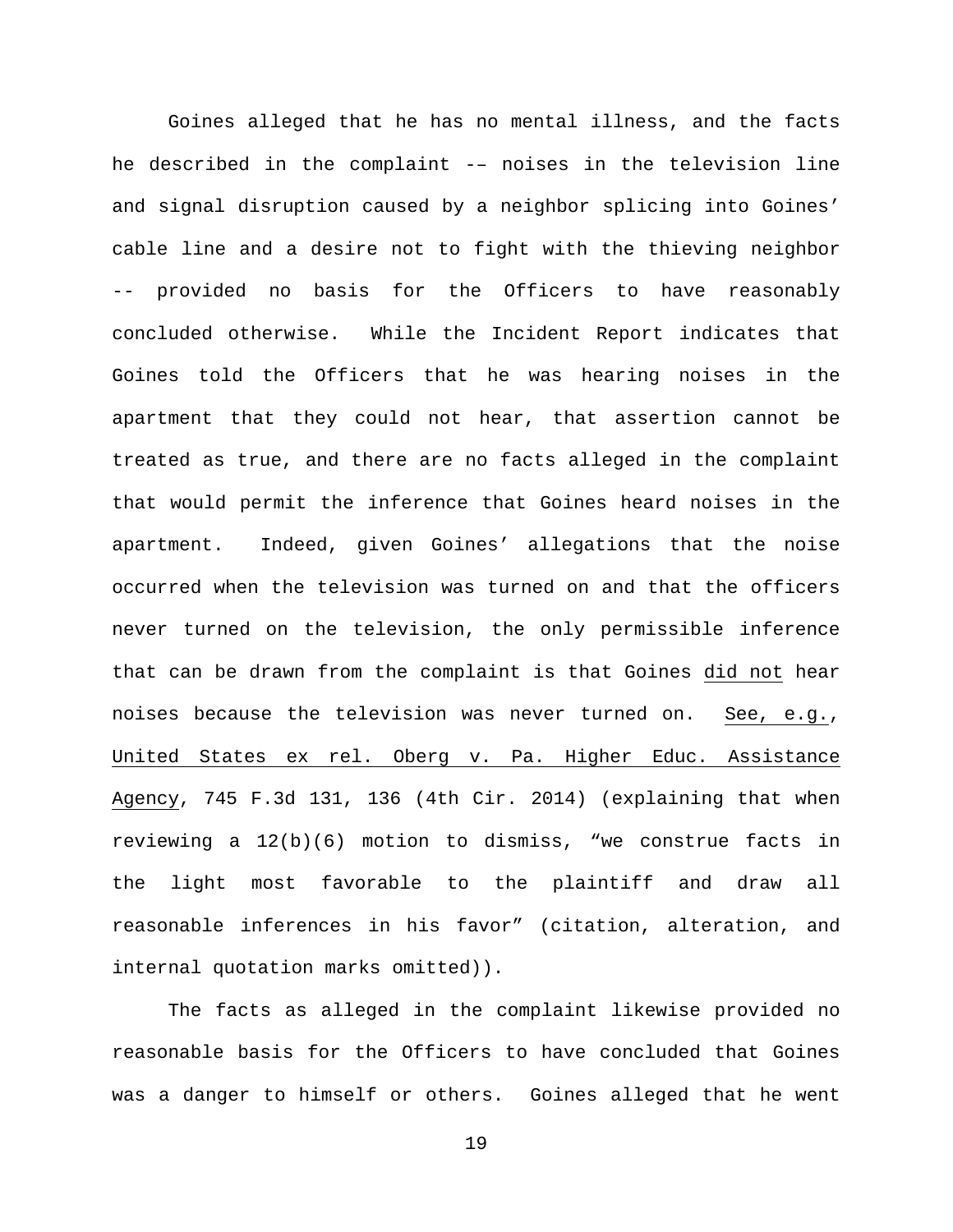to the police "because he did not know how the neighbor would react" to a confrontation with Goines and "he did not want to 'get in a fight' with the neighbor," J.A. 11, and that he never made "any threat to do harm to any person or to himself," J.A. 12. These allegations are contradicted by assertions contained in the Incident Report, but, again, those assertions cannot be treated as true. By quoting from and referring to the Incident Report, Goines effectively alleged that the Officers viewed the facts differently, but he did not adopt the Officers' version of the facts as his own. Goines' preemptive acknowledgement of the defense may be unusual as a matter of pleading style, but it does not make Goines' allegations of the relevant facts implausible or otherwise support a Rule 12(b)(6) dismissal in the face of disputed facts. See Gale v. Hyde Park Bank, 384 F.3d 451, 452 (7th Cir. 2004) ("[T]he plaintiff may tell the court what his adversary has said without throwing in the towel.").

Accepting the allegations of the complaint as true, Goines, though having speech and other physical difficulties, exhibited no signs of mental illness and made no threats to harm himself or others, but instead sought the help of the police to avoid a confrontation and potential fight with a neighbor who had spliced into Goines' cable line. Under these facts, the Officers lacked probable cause for an emergency mental-health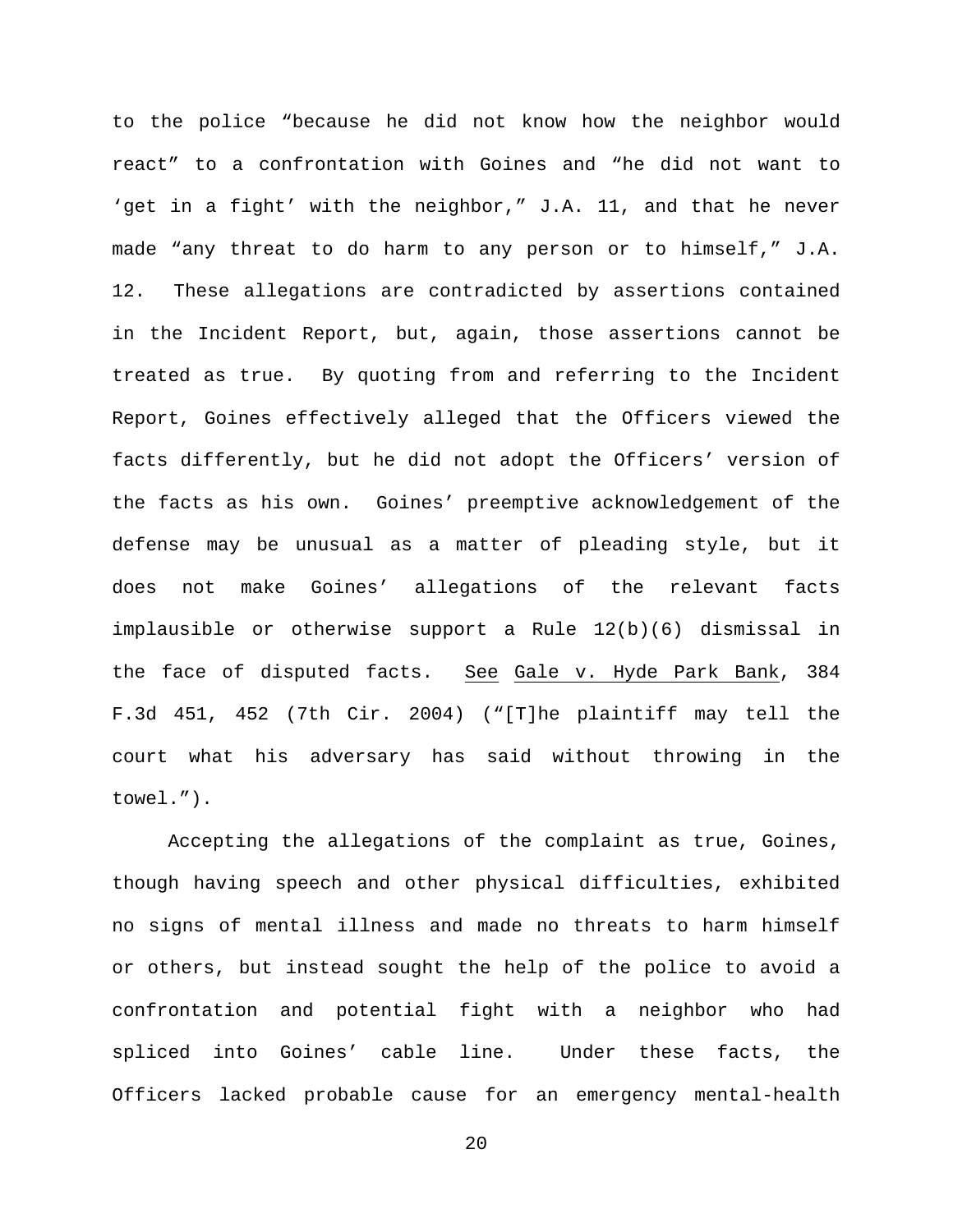detention, and Goines' complaint therefore alleges a constitutional violation. See Bailey, 349 F.3d at 739 ("If probable cause was lacking, then [the plaintiff] has successfully asserted the violation of a constitutional right - specifically his Fourth Amendment right against unreasonable seizure . . . . ").

And again accepting Goines' allegations as true, the constitutional violation alleged is one for which the Officers would not be entitled to qualified immunity. "Qualified immunity shields government officials from civil liability insofar as their conduct does not violate clearly established statutory or constitutional rights of which a reasonable person would have known." Hill v. Crum, 727 F.3d 312, 321 (4th Cir. 2013) (internal quotation marks omitted). "The relevant, dispositive inquiry in determining whether a right is clearly established is whether it would be clear to a reasonable officer that his conduct was unlawful in the situation he confronted." Saucier v. Katz, 533 U.S. 194, 202 (2001); see Smith v. Reddy, 101 F.3d 351, 355 (4th Cir. 1996) ("If the right was not clearly established at the relevant time or if a reasonable officer might not have known his or her conduct violated that right, the officer is entitled to immunity.").

Probable cause, of course, is a "fluid concept that cannot be reduced to a neat set of legal rules," Bailey, 349 F.3d at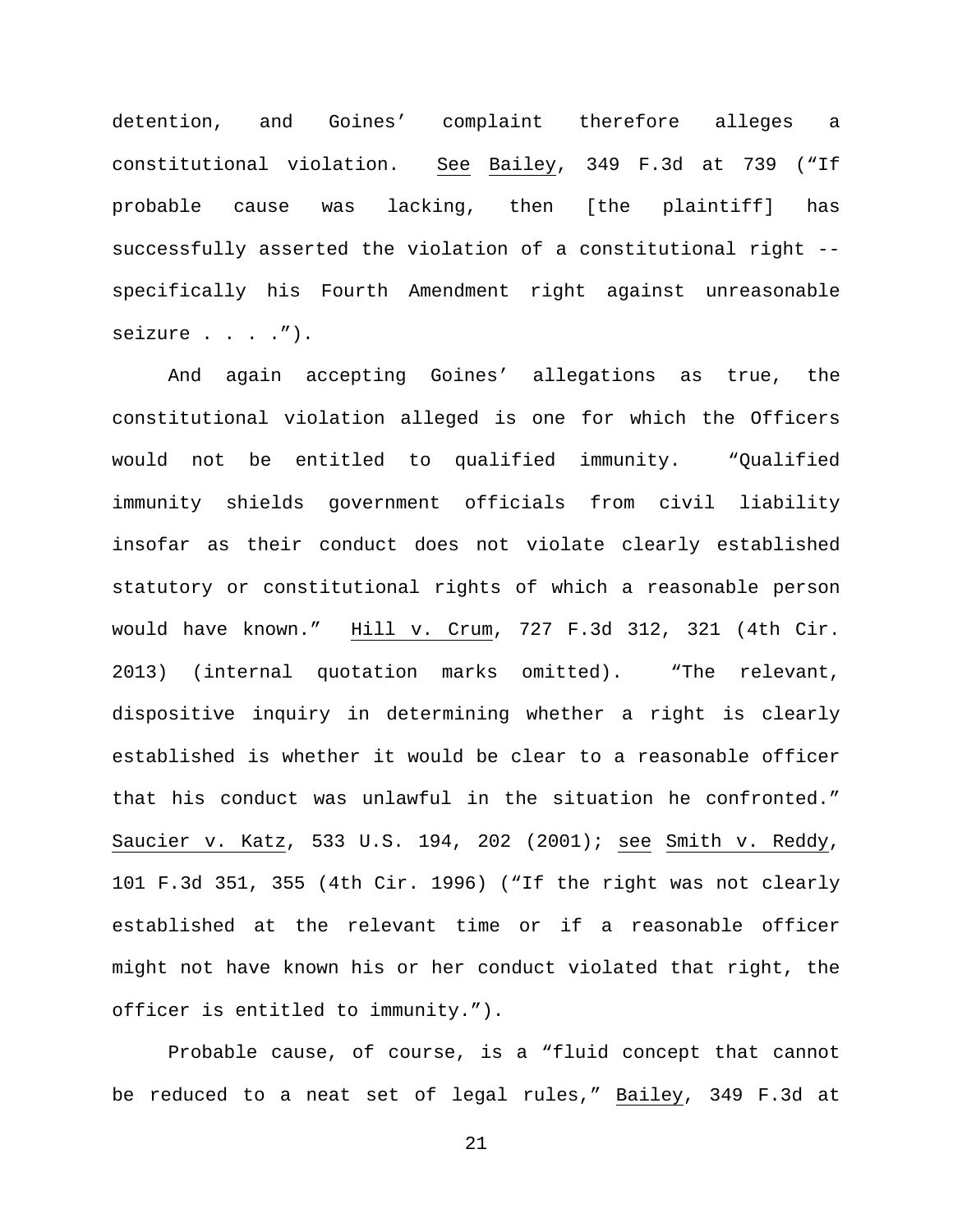739 (internal quotation marks omitted), and our cases applying the concept in the mental-health context are perhaps not easily reduced to bright-line rules. Nonetheless, the facts as alleged by Goines -- the involuntary detention of a man with physical disabilities who exhibited no signs of mental illness and made no threats of harm -- are sufficiently beyond the realm of probable cause that no reasonable police officer would find them adequate. See id. at 740 ("The law does not permit random or baseless detention of citizens for psychological evaluations." (internal quotation marks omitted)).

Because Goines' complaint plausibly alleges facts that no reasonable officer would have found sufficient to justify an emergency mental-health detention, the complaint states a constitutional violation by the Officers for which they would not be entitled to qualified immunity.

The whole area of civil commitment involves a number of difficult judgment calls, especially for officers with little or no training in mental health issues. Under the facts as alleged, however, the officers failed to make sufficient inquiry. As noted, this was not a matter of a third-party complaint. Goines himself had reported to the stationhouse seeking police assistance. The officers, however, simply assumed a threat without exploring whether the situation reflected some misunderstanding, a bizarre but non-dangerous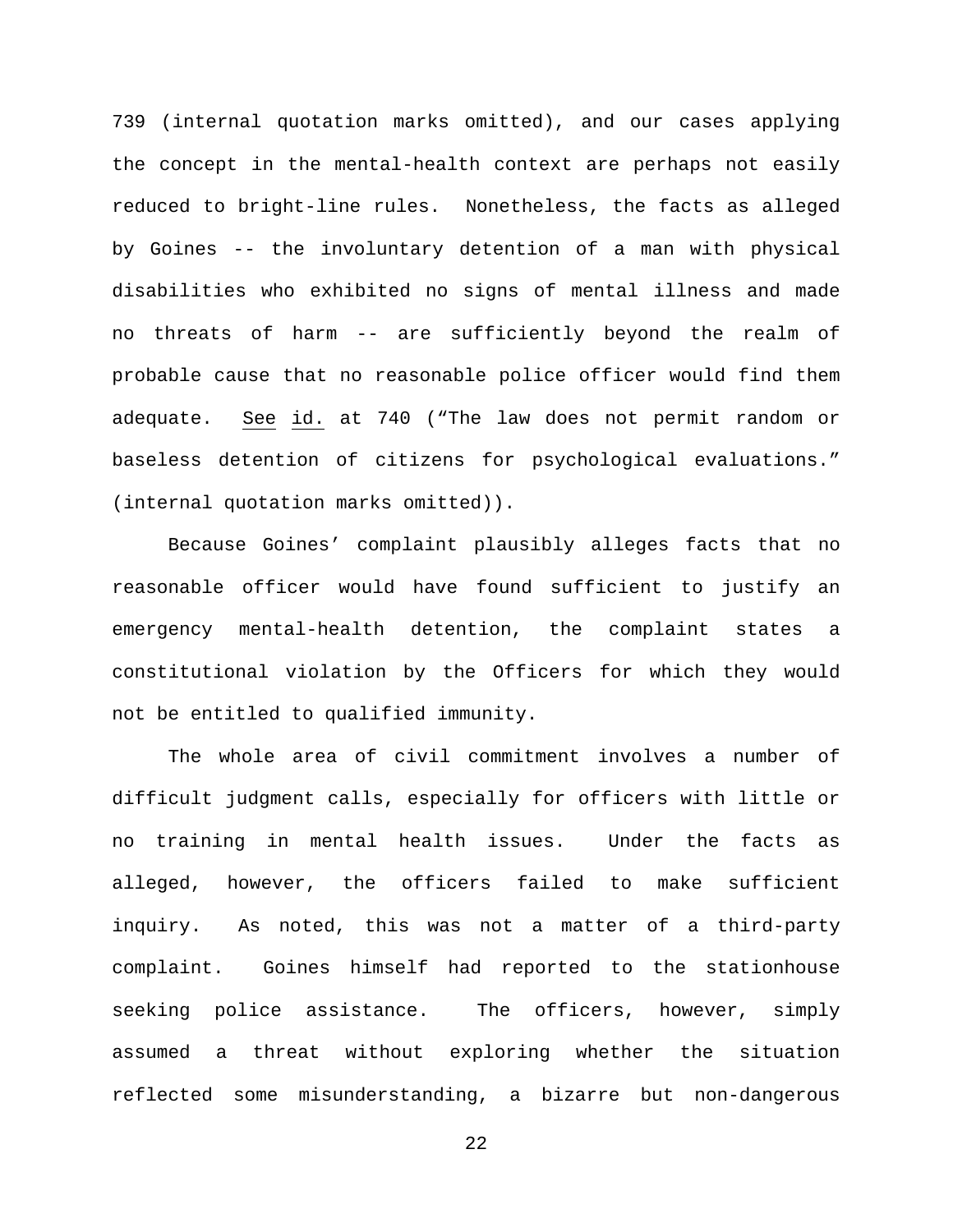incident, or something more problematic. Further inquiry is useful in the sorts of situations where officers are not presented with emergency circumstances or a "substantial likelihood" of harmful behavior. Va. Code Ann. § 37.2-808. We therefore vacate the district court's dismissal of the claims against the Officers and remand for further proceedings on those claims.[1](#page-22-0) See Bell Atl. Corp. v. Twombly, 550 U.S. 544, 556 (2007) ("[A] well-pleaded complaint may proceed even if it strikes a savvy judge that actual proof of the facts alleged is improbable, and that a recovery is very remote and unlikely." (internal quotation marks omitted)).

## IV.

We turn now to Goines' claims against Jenna Rhodes, the mental-health evaluator, and her employer, Valley Community Services Board.

Goines' claims against these defendants, as we understand them, proceed on a very different path from his claims against the Officers. As we explained in the previous section, because

<span id="page-22-0"></span><sup>&</sup>lt;sup>1</sup> In addition to Officers Shaw and Dean, Goines named Officer D.L. Williams as a defendant. Although the district court dismissed the claims against Williams, Goines does not challenge that dismissal on appeal. Goines has thus abandoned his claims against Williams, and we therefore affirm the district court's dismissal of those claims. See, e.g., Suarez– Valenzuela v. Holder, 714 F.3d 241, 248–49 (4th Cir. 2013) (issues not raised in the argument section of the opening brief are abandoned).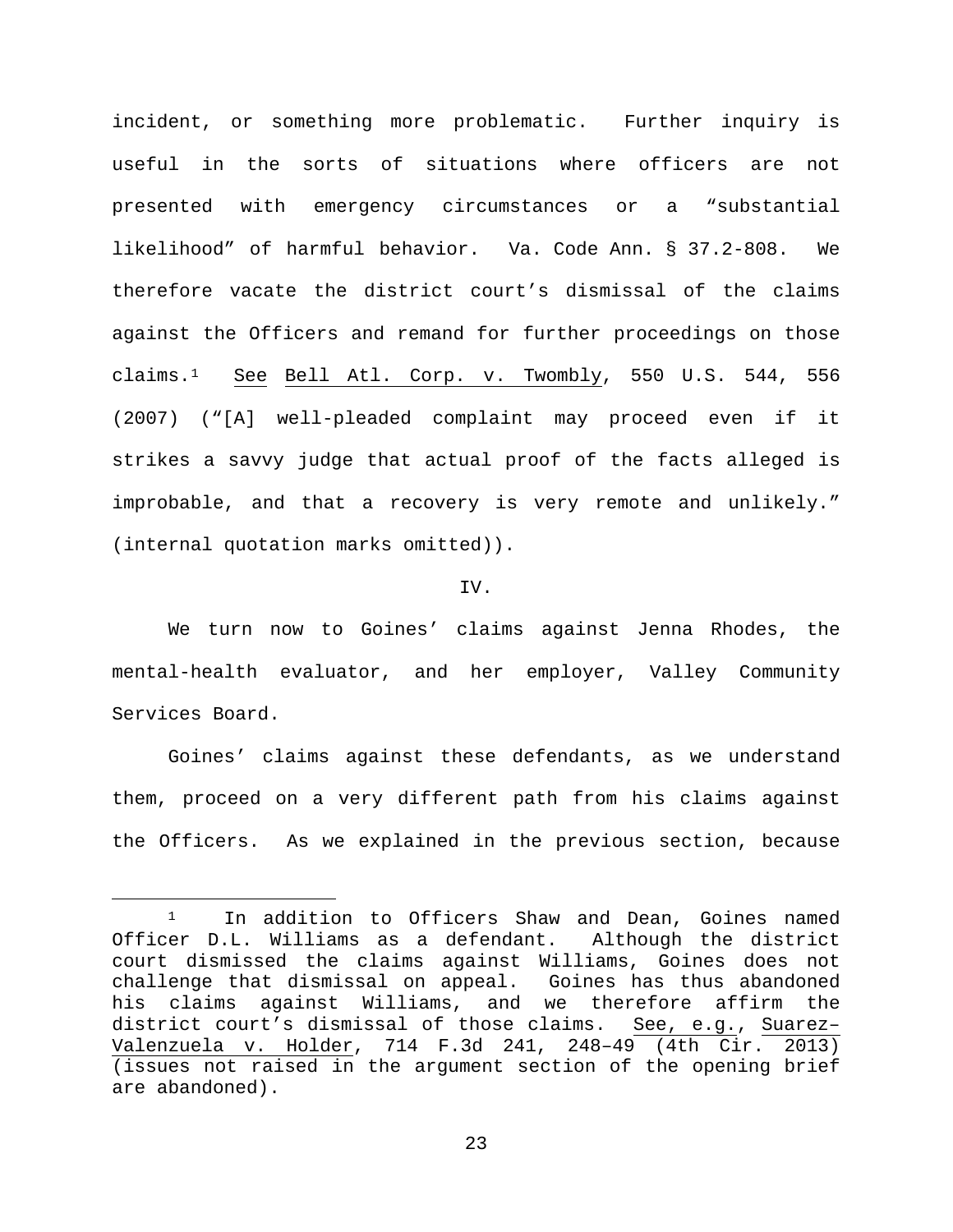Goines' claims against the Officers were not based on the Incident Report and Goines did not otherwise adopt it, we did not treat the contents of the Incident Report as true when evaluating the claims against the Officers. The claims against Rhodes and her employer, however, are based on the Screening Report. That is, Goines does not contend that the Officers did not provide the information set out in the Screening Report or that Rhodes otherwise fabricated the information in the Report. Instead, Goines contends that the information in the Screening Report is not sufficient to provide probable cause for a mentalhealth detention. See Complaint, J.A. 16 ("Based on the observations of Goines as set forth in the Preadmission Screening Report, Defendant Rhodes lacked probable cause . . . ."); Brief of Appellant at 38 ("No objectively reasonable evaluator would have concluded, based on the information available to Rhodes, that Goines had a mental illness."); Brief of Appellant at 43 ("No objectively reasonable evaluator would have concluded, based on the information available to Rhodes, that Goines, as a result of mental illness, posed an imminent threat to others."). Goines has thus accepted the contents of the Screening Report and based his claims on the assumed truth of the Screening Report. Under these circumstances, then, it is proper for us to likewise assume the truth of the Screening Report when considering whether Goines has stated a claim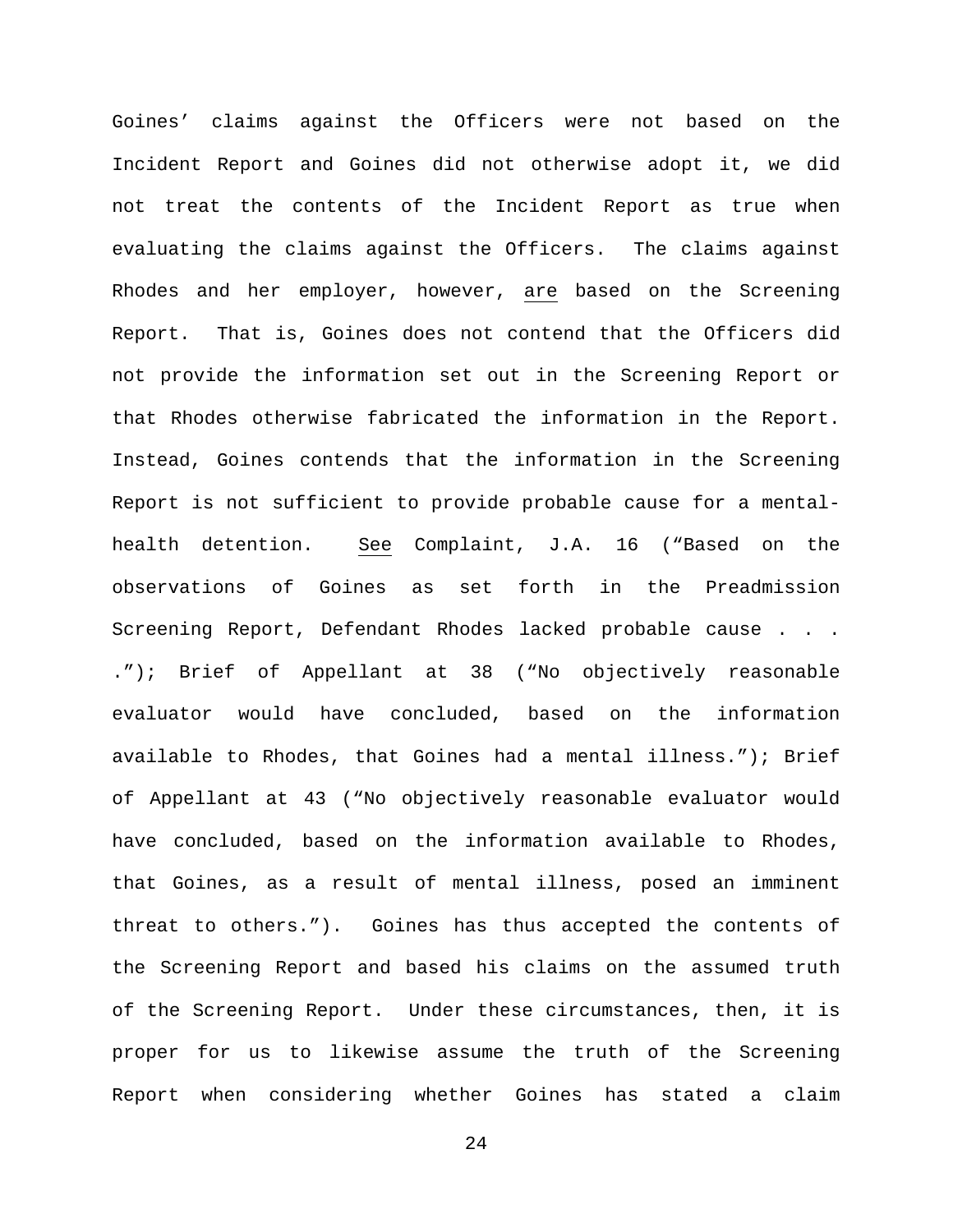against Rhodes and her employer. See Am. Chiropractic, 367 F.3d at 233-35 (dismissing civil RICO claim by looking to terms of document upon which claim was based); E. Shore Markets, 213 F.3d at 181 (looking to terms of attached lease when dismissing breach-of-lease complaint).

Accordingly, the question on appeal is whether the information contained in the Screening Report is sufficient to provide probable cause for an emergency mental-health detention. We believe it is.<sup>[2](#page-24-0)</sup>

The Screening Report contains Rhodes' personal observations of Goines and notes that Goines' eyes were darting around as if he were responding to visual hallucinations; that Goines was

<span id="page-24-0"></span> <sup>2</sup> Relying on Torchinsky v. Siwinski, 942 F.2d 257 (4th Cir. 1991), the district court rested its probable-cause analysis in part on the court's view that the magistrate's issuance of the temporary detention order created a rebuttable presumption of probable cause. In Torchinsky, a false-arrest case, we used rebuttable-presumption language when considering the effect of the issuance of an arrest warrant based on judicial findings of probable cause on the arresting officer's claim of qualified immunity. See id. at 261 ("[T]he decision of a detached district judge that Siwinski satisfied the more stringent probable cause standard is plainly relevant to a<br>showing that he met the lower standard of objective showing that he met the lower standard of objective<br>reasonableness required for qualified immunity."). The required for qualified immunity."). The presumption in Torchinsky thus was not a presumption that probable cause existed, but a presumption of the reasonableness of the officer's reliance on the arrest warrant. See id. at 262 ("The presumption of reasonableness attached to obtaining a warrant can be rebutted where a reasonably well-trained officer . . . would have known that his application failed to establish probable cause and that he should not have applied for the warrant." (internal quotation marks and alteration omitted)).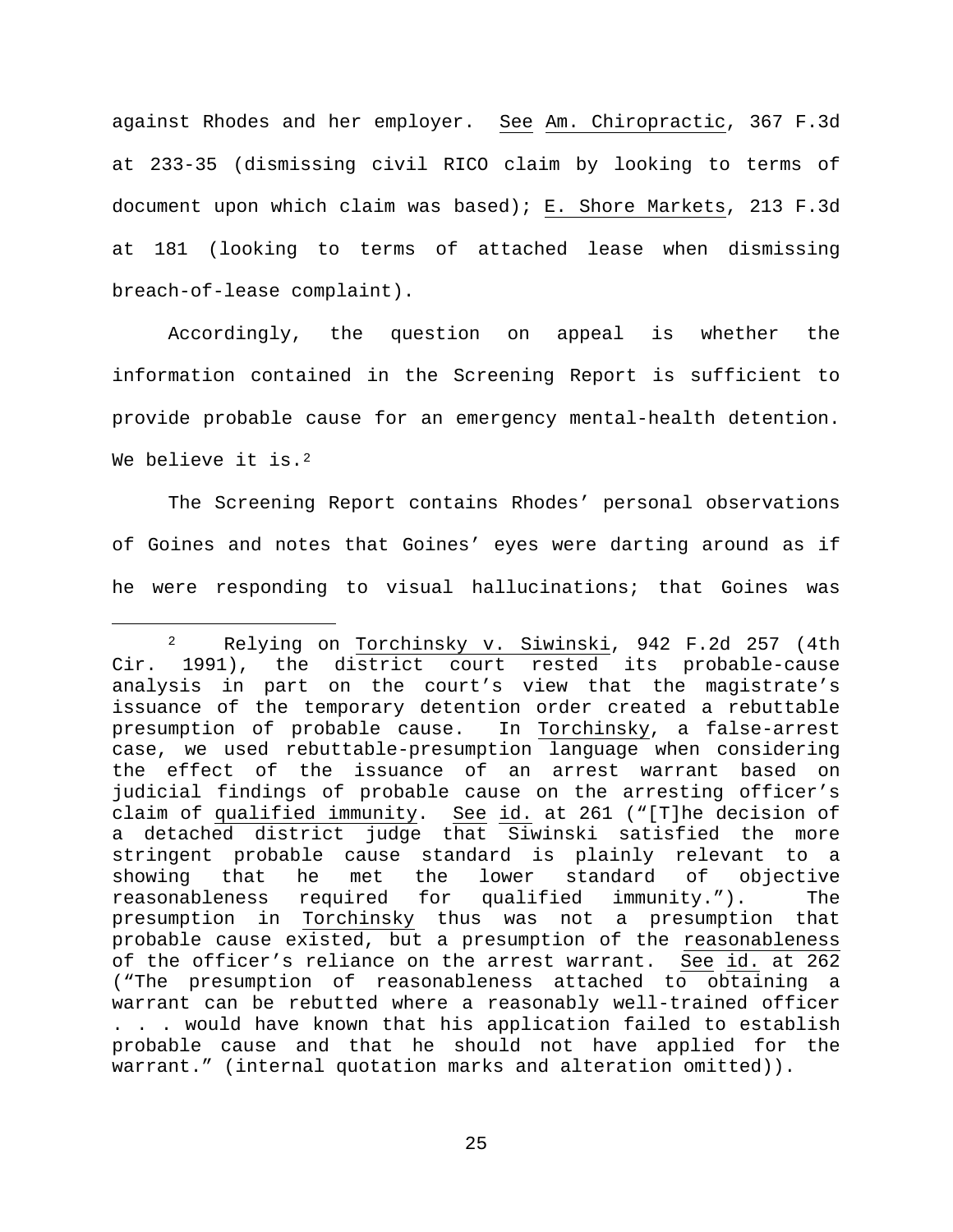perseverating on a neighbor "controlling" his television; that Goines displayed inappropriate affect (including laughing at inappropriate times) and delayed response; and that Goines was disoriented as to time, believing it to be March 2012 rather than May 2014. The Screening Report also contains information given to Rhodes by the Officers, including the Officers' reports that Goines heard clicking noises in his apartment that they did not hear and that Goines first threatened to assault his neighbors "with [his] hands" and then later threatened to take care of the problem himself "with his Smith & Wesson firearm." J.A. 23. According to the Screening Report, Goines repeated his threat to Rhodes, telling her that if released, "he [would] return home and assault his neighbors 'because [he was] just tired of it.'"<sup>[3](#page-25-0)</sup> J.A. 23.

As we have explained, "probable cause to seize a person for a psychological evaluation [exists] when the facts and circumstances within [the defendant's] knowledge and of which [the defendant] had reasonably trustworthy information were

<span id="page-25-0"></span><sup>&</sup>lt;sup>3</sup> Goines alleged in his complaint that he never threatened to harm anyone, an allegation we treated as true as to his claims against the Officers. As we have explained, however, Goines has accepted the truth of the Screening Report for purposes of his claims against Rhodes and her employer, such that the Screening Report controls over the contrary allegation<br>in his complaint. See, e.g., S. Walk at Broadlands Homeowner's See, e.g., S. Walk at Broadlands Homeowner's Ass'n v. OpenBand at Broadlands, LLC, 713 F.3d 175, 182 (4th Cir. 2013)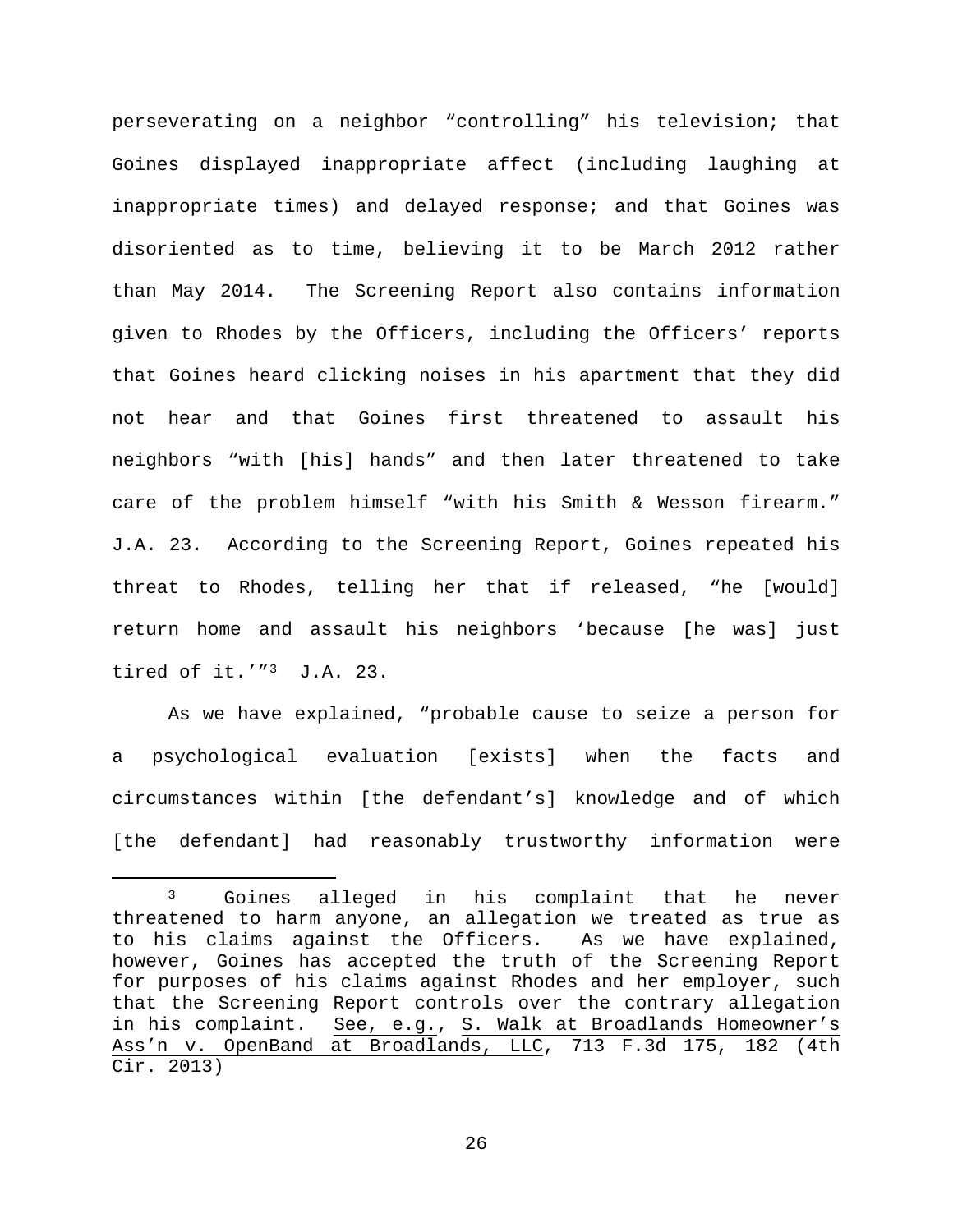sufficient to warrant a prudent man to believe that the person poses a danger to himself or others." Cloaninger, 555 F.3d at 334 (internal quotation marks omitted). In our view, the information set out in the Screening Report satisfies this standard.[4](#page-26-0) Rhodes observed Goines behaving as if he were responding to visual hallucinations, and she had "reasonably trustworthy information" from the Officers that Goines was suffering from auditory hallucinations as well. Id. (internal quotation marks omitted). In Rhodes' presence, Goines threatened to attack his neighbors when released, and Rhodes was informed by the Officers that Goines had earlier made similar threats. In our view, these facts are "sufficient to warrant a prudent man to believe the person poses a danger to himself or others," id. (internal quotation marks omitted), thus establishing probable cause for the emergency mental-health detention.<sup>[5](#page-26-1)</sup>

<span id="page-26-0"></span> <sup>4</sup> Goines told Rhodes that he was "born with a 'shrunken cerebellum,'" J.A. 23, and gave her the name of his primary care physician, and he seems to suggest that Rhodes' failure to confer with Goines' physician somehow negates probable cause. We disagree. Cf. Wadkins v. Arnold, 214 F.3d 535, 541 (4th Cir. 2000) ("Although an officer may not disregard readily available exculpatory evidence of which he is aware, the failure to pursue a potentially exculpatory lead is not sufficient to negate probable cause.").

<span id="page-26-1"></span> $5<sup>1</sup>$ <sup>5</sup> In his brief, Goines makes much of the fact that Rhodes included a diagnosis of "Psychotic Disorder NOS [not otherwise specified]" in the Screening Report. J.A. 27. Goines (Continued)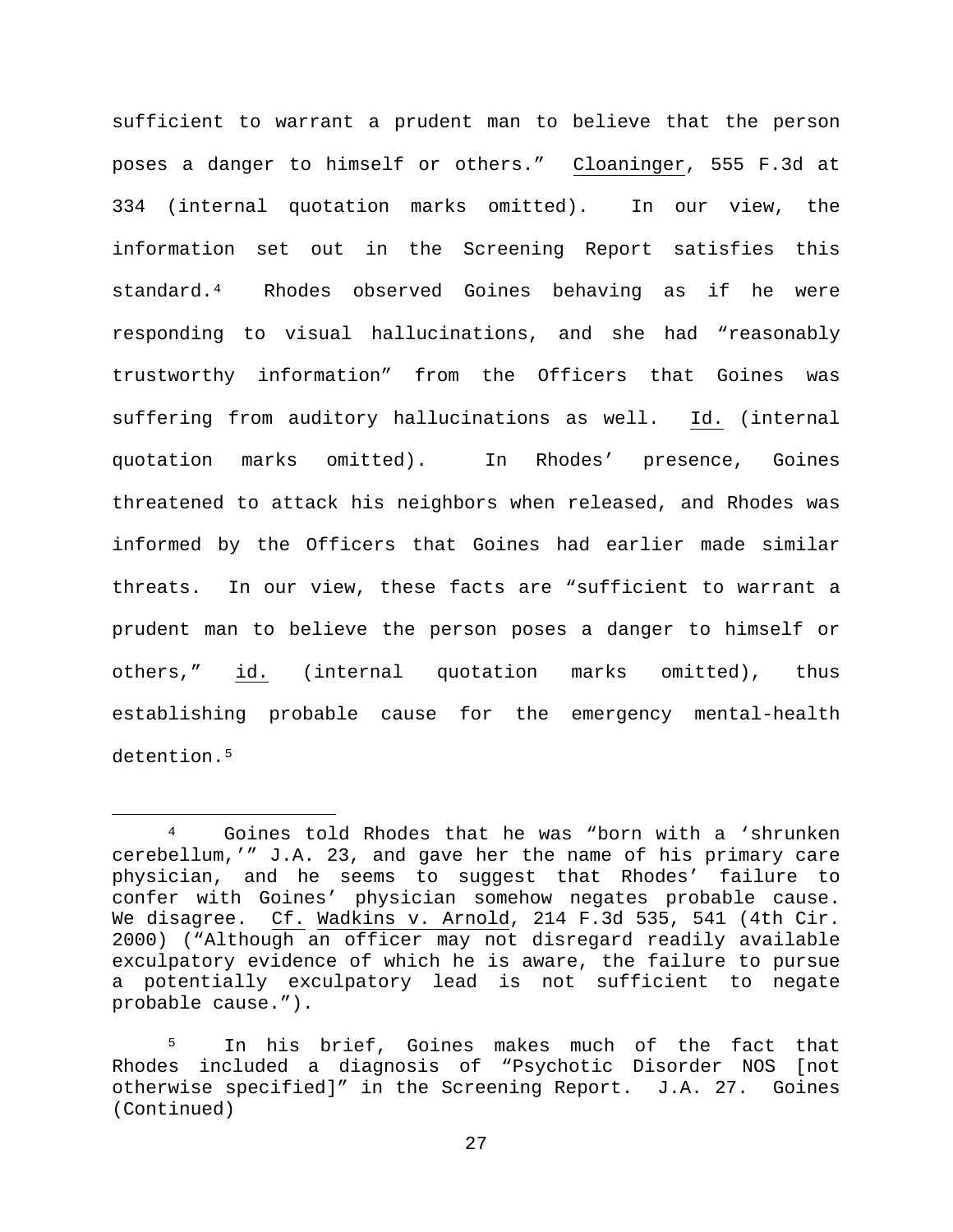As explained above, Goines has accepted the information set out in the Screening Report for purposes of his claim against Rhodes. And because that information established probable

ī

Even assuming that a deficiency in training could negate the probable cause otherwise established by the facts set forth in the Screening Report, we disagree with Goines' assertion that Rhodes lacked the necessary qualifications. As Goines recognized in his complaint, Rhodes evaluated Goines in her capacity as the "designee and employee of Defendant Valley<br>Community Services Board." J.A. 14. Under Virginia law, Community Services Board." J.A. 14. designees of local community services boards must be "skilled in the assessment and treatment of mental illness" and must have "completed a certification program approved by the Department [of Behavioral Health and Developmental Services]," Va. Code Ann. § 37.2-809(A); see Va. Code Ann. § 37.2-100. Such designees are specifically authorized to conduct evaluations and determine whether the criteria for temporary detention are met.<br>See Va. Code Ann. § 37.2-809(B). Although Rhodes is not a See Va. Code Ann.  $\S$  37.2-809(B). psychologist, she has the qualifications deemed necessary by Virginia to evaluate Goines and determine the need for temporary detention, an inquiry that requires determining whether a mental<br>illness is present. See Va. Code Ann. § 37.2-809(B) Code Ann. § (authorizing involuntary temporary detention "if it appears from all evidence readily available," that, inter alia, "the person . . . has a mental illness and . . . there exists a substantial likelihood that, as a result of mental illness, the person will, in the near future, . . . cause serious physical harm to himself or others as evidenced by recent behavior causing, attempting, or threatening harm and other relevant information"). Rhodes thus did not mislead the magistrate, and Goines' qualificationsbased challenge to Rhodes' actions fails.

contends that Rhodes, who is not a psychiatrist or psychologist, lacks the qualifications necessary to make such a diagnosis, and he argues that Rhodes misled the magistrate about her qualifications by including the diagnosis in the Screening Report relied upon by the magistrate. In Goines' view, "where the basis for detention rests on the diagnosis of a mental health disorder, there is simply no probable cause for detention where the evaluator making the diagnosis is not properly trained to do so." Brief of Appellant at 37-38.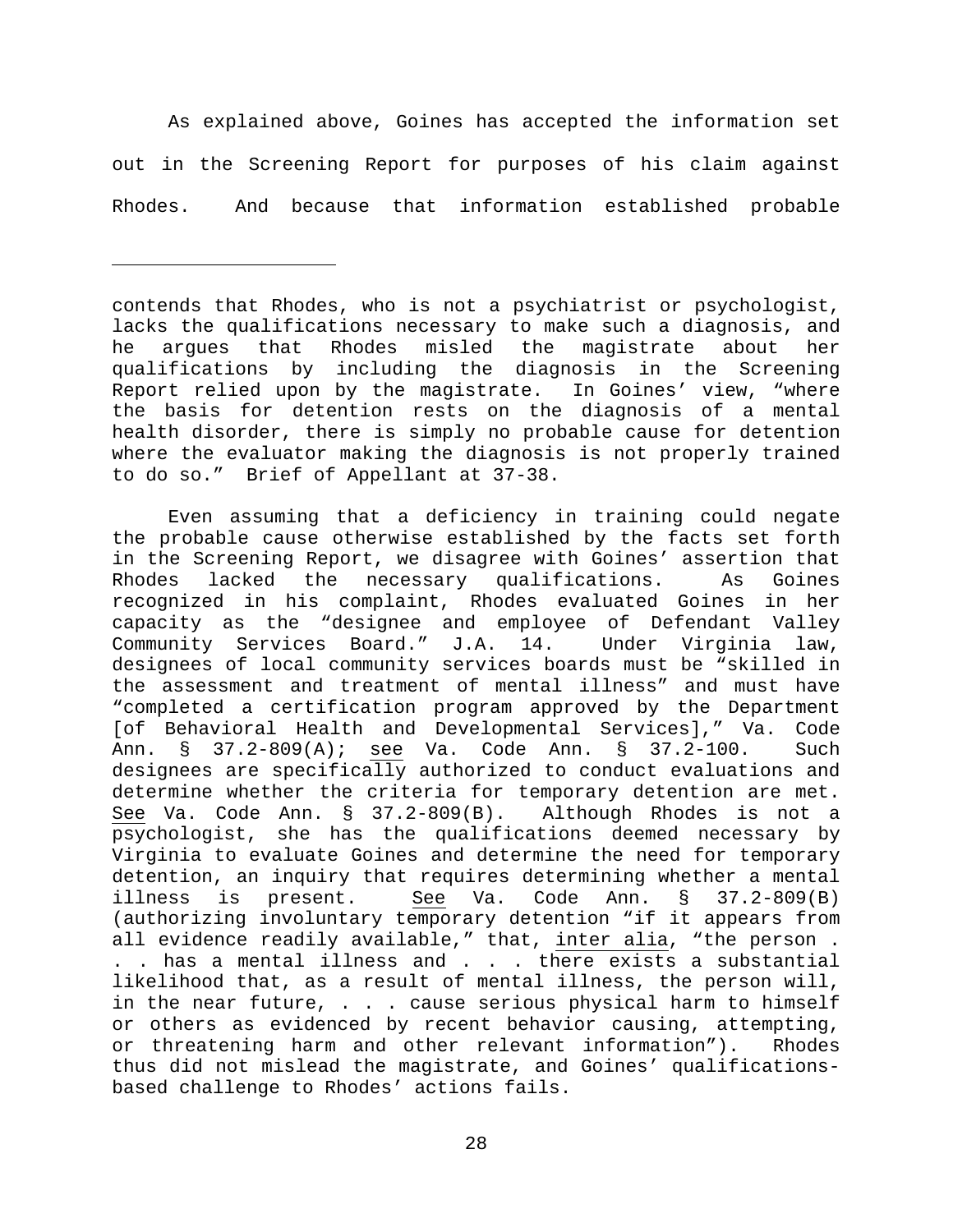cause, Goines' complaint fails to allege a constitutional violation by Rhodes. The determination that Rhodes did not violate Goines' constitutional rights also forecloses Goines' claims against Valley Community Services Board, Rhodes' employer. See, e.g., Waybright v. Frederick Cty., 528 F.3d 199, 203 (4th Cir. 2008) ("[M]unicipalities cannot be liable under § 1983 without some predicate constitutional injury at the hands of the individual state officer . . . . " (internal quotation marks and alteration omitted)). We therefore affirm the district court's dismissal of Goines' claims against Rhodes and her employer.

#### V.

Accordingly, for the foregoing reasons, we hereby affirm the district court's dismissal of Goines' claims against Rhodes, Valley Community Services Board, and Officer D.L. Williams. However, we vacate the district court's dismissal of Goines' claims against Officers Shaw and Dean, and we remand for further proceedings on those claims. In concluding that the complaint against Officers Shaw and Dean survives a motion to dismiss, we need not and do not reach the question of whether the summary judgment record would afford a sound basis for awarding judgment to defendants.

# AFFIRMED IN PART, VACATED IN PART, AND REMANDED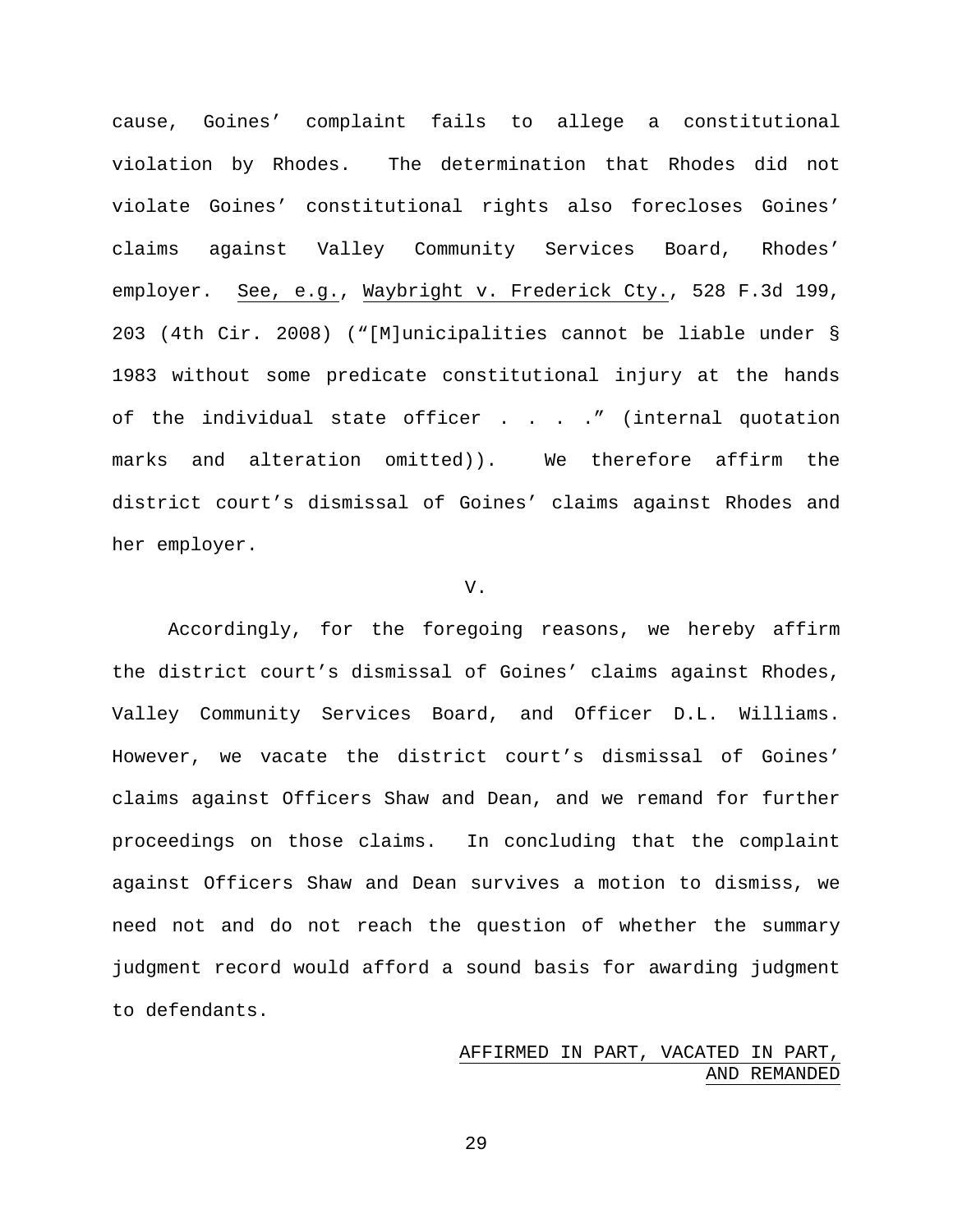NIEMEYER, Circuit Judge, concurring:

I am pleased to concur in Chief Judge Traxler's fine opinion, recognizing his nuanced articulation of how the pleader may variously use a document incorporated into the complaint. I write this brief concurrence only to note that, in determining qualified immunity, we need not recognize only the pleader's version of the facts that are stated in the incorporated document if the document is taken to state those facts accurately from the defendants' point of view, here the officers' point of view. Thus, if the document -- in this case, the Incident Report -- were taken to state accurately the officers' perceptions, we could use those perceptions to determine qualified immunity. See Rowland v. Perry, 41 F.3d 167, 173 (4th Cir. 1994). In Rowland, Judge Wilkinson wrote:

Though it focuses on the objective facts, the immunity inquiry must be filtered through the lens of the officer's perceptions at the time of the incident in question. Such a perspective serves two purposes. First, using the officer's perception of the facts at the time limits second-guessing the reasonableness of actions with the benefit of 20/20 hindsight. Second, using this perspective limits the need for decisionmakers to sort through conflicting versions of the "actual" facts, and allows them to focus instead on what the police officer reasonably perceived.

Id. (emphasis added) (citations omitted).

On remand, the officers will be able to supply their own affidavits of their perceptions at the time of the incident,